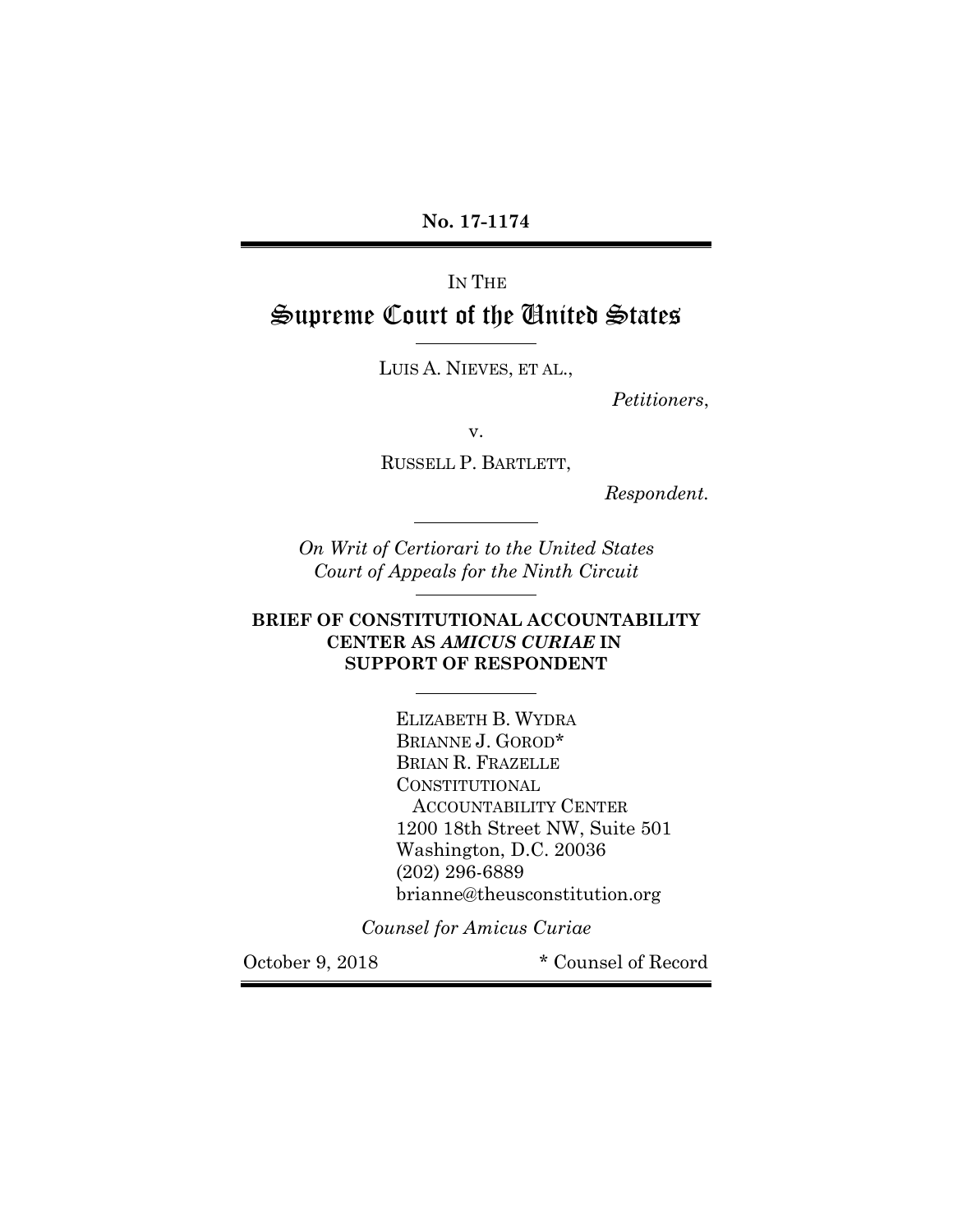## **TABLE OF CONTENTS**

|                                                                                                                                                                                                                         | $\ddot{\mathbf{i}}$ |
|-------------------------------------------------------------------------------------------------------------------------------------------------------------------------------------------------------------------------|---------------------|
|                                                                                                                                                                                                                         | 1                   |
| INTRODUCTION AND SUMMARY OF                                                                                                                                                                                             | 1                   |
|                                                                                                                                                                                                                         | 5                   |
| I.<br>Section 1983 Was Meant To Vindicate<br>the Unique and Fundamental Rights<br>Guaranteed by the Federal<br>Constitution, Not the Interests<br>Protected by State Tort Law                                           | 5                   |
| П.<br>State Tort Rules May Be Borrowed To<br>Fill in the Gaps of Section 1983 Only<br>When Those Rules Are Compatible<br>with the Statute's Purpose                                                                     | 10                  |
| III. Because the Torts of False<br><b>Imprisonment and Malicious</b><br>Prosecution Are Not Analogous to a<br>Claim of First Amendment Speech<br>Retaliation, It Would Undermine<br>Section 1983 To Impose the Rules of | 19                  |
|                                                                                                                                                                                                                         | 31                  |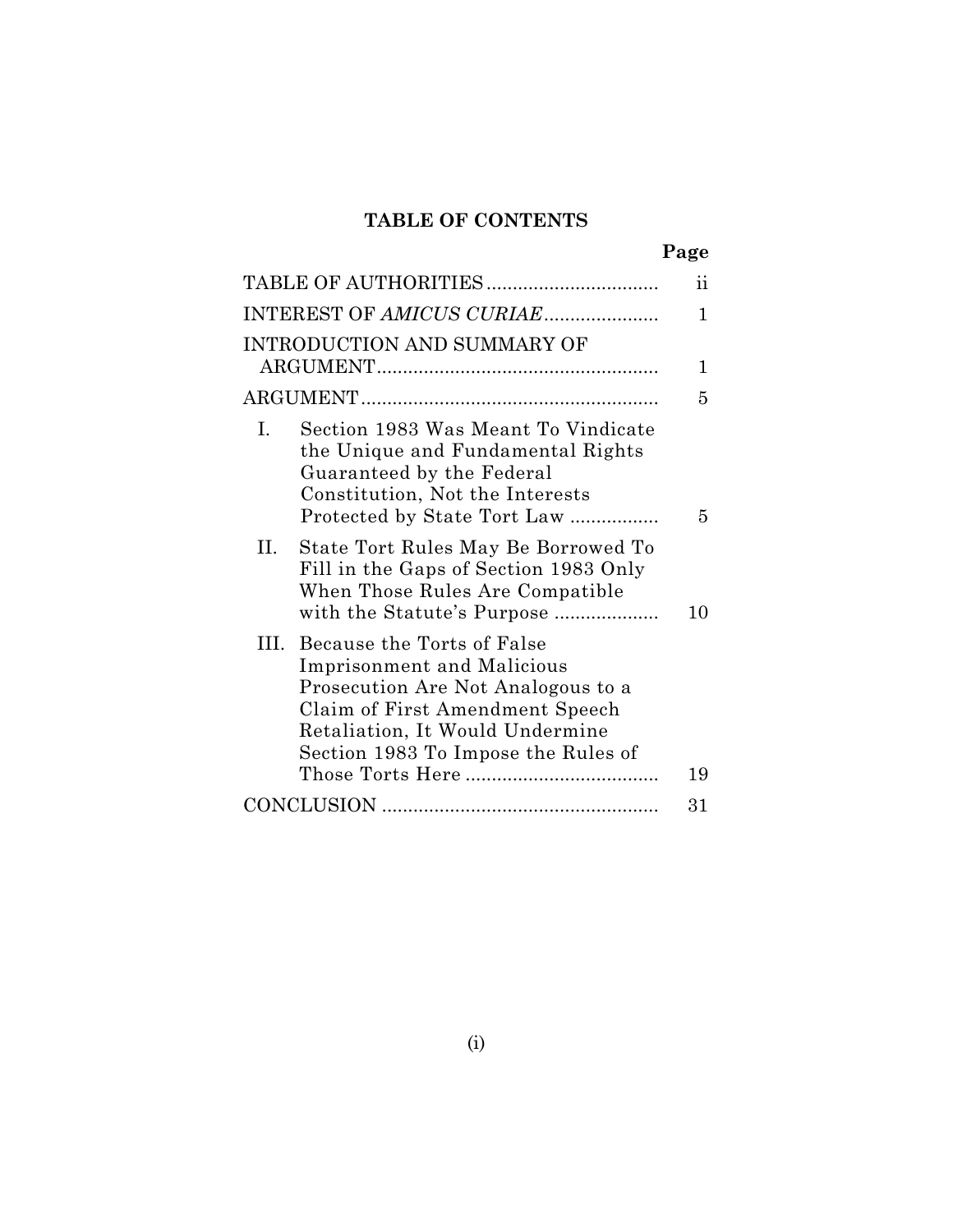## **TABLE OF AUTHORITIES**

### **Cases**

| Adickes v. S. H. Kress & Co.,                                      | 8  |
|--------------------------------------------------------------------|----|
| Ahern v. Collins,                                                  |    |
| Anderson v. Creighton,                                             |    |
| Baker v. McCollan,                                                 | 9  |
| Bivens v. Six Unknown Named Agents of<br>Fed. Bureau of Narcotics, | 14 |
| Bd. of Cty. Comm'rs, Wabaunsee<br>$Cty.$ v. Umbehr,                | 21 |
| Bose Corp. v. Consumers Union, Inc.,                               | 23 |
| Boyd v. Cross,                                                     | 30 |
| Briscoe v. LaHue,                                                  |    |
| Brockway v. Crawford,                                              |    |
| Burns v. Erben,                                                    |    |

ii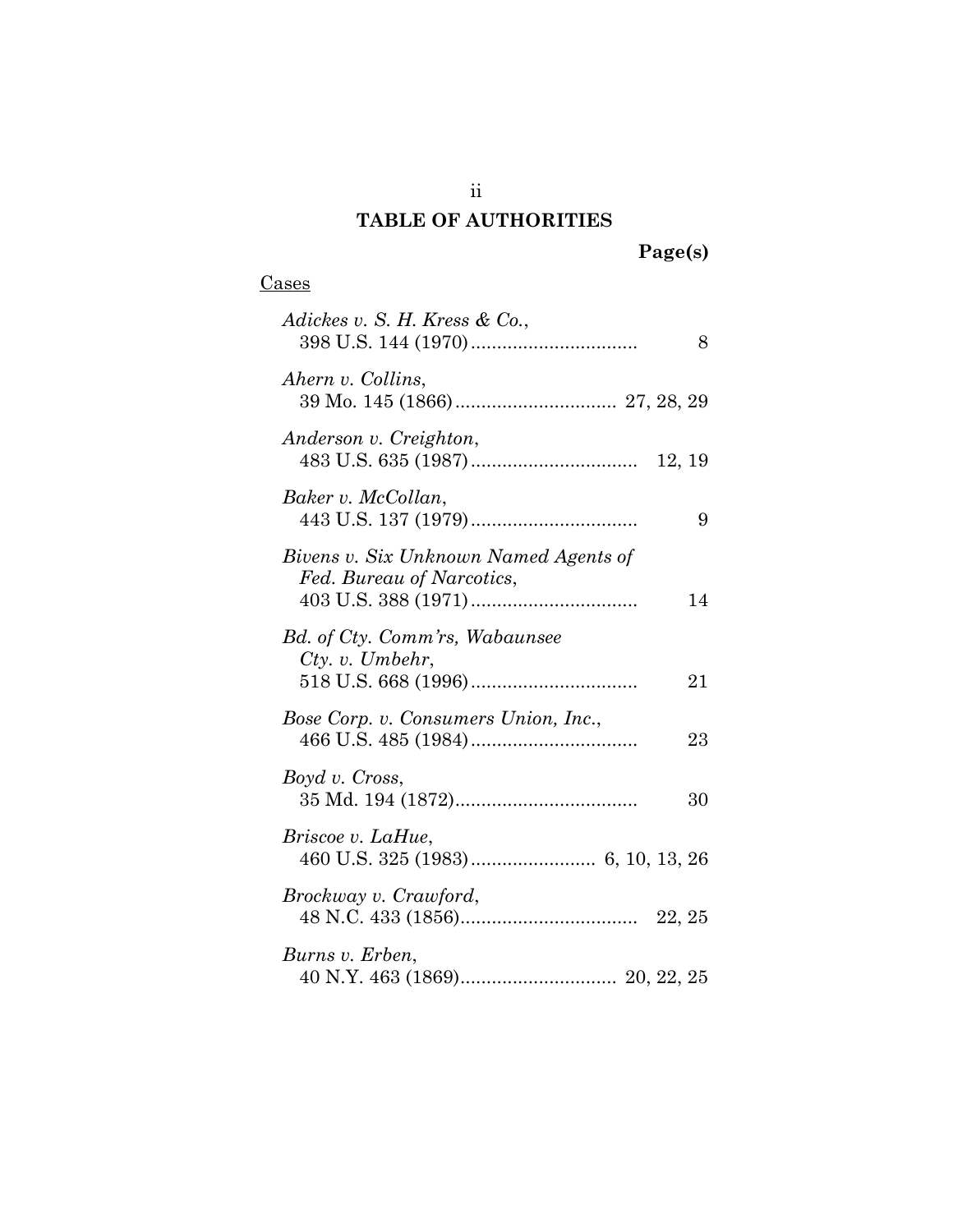## **TABLE OF AUTHORITIES – cont'd**

| Page(s)                                                      |
|--------------------------------------------------------------|
| Cardival v. Smith,                                           |
| Carey v. Piphus,<br>435 U.S. 247 (1978) 13, 14, 15, 19       |
| Chesley v. King,<br>28                                       |
| Chrisman v. Carney,<br>33 Ark. 316 (1878) 21, 22, 25, 27, 29 |
| City of Newport v. Fact Concerts, Inc.,                      |
| Crawford–El v. Britton,<br>22                                |
| Daniels v. Williams,<br>13                                   |
| Dinsman v. Wilkes,<br>27                                     |
| District of Columbia v. Carter,                              |
| Erie R. Co. v. Tompkins,<br>$\overline{2}$                   |
| Hartman v. Moore,                                            |
| Hawley v. Butler,<br>54 Barb. 490 (N.Y. Sup. 1868)<br>26     |

iii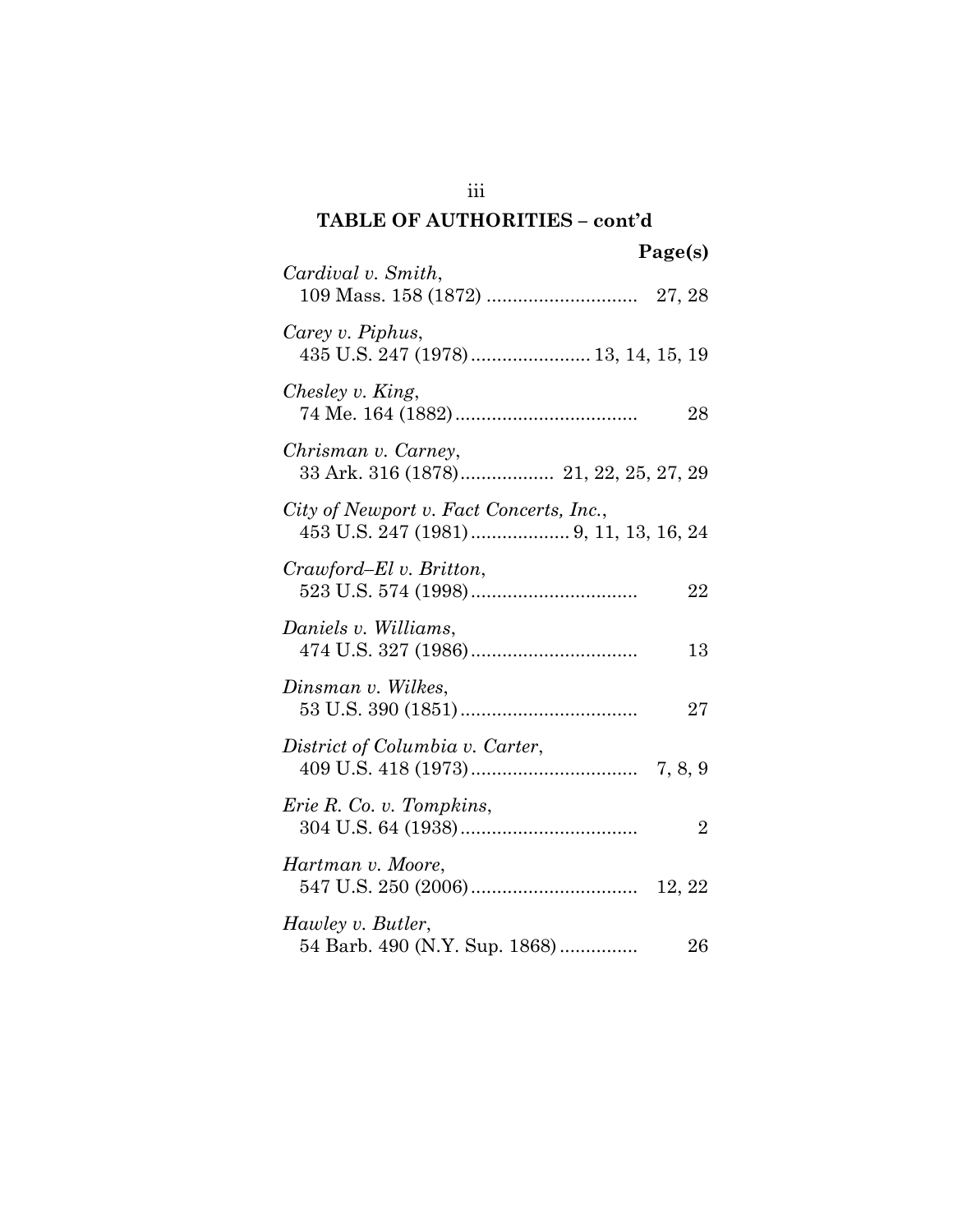## **TABLE OF AUTHORITIES – cont'd**

| Page(s)                                                                |
|------------------------------------------------------------------------|
| Heck v. Humphrey,                                                      |
| Herman v. Brookerhoff,                                                 |
| Hogg v. Pinckney,                                                      |
| Kalina v. Fletcher,<br>9, 11                                           |
| Lozman v. City of Riviera Beach,                                       |
| Malley v. Briggs,                                                      |
| Manuel v. City of Joliet,                                              |
| McNeese v. Bd. of Educ.,                                               |
| Mitchum v. Foster,                                                     |
| Monell v. Dep't of Soc. Servs.,<br>9                                   |
| Monroe v. Pape,                                                        |
| Occidental Life Ins. Co. v. EEOC,<br>15                                |
| Owen v. City of Independence,<br>445 U.S. 622 (1980)10, 15, 18, 19, 23 |

iv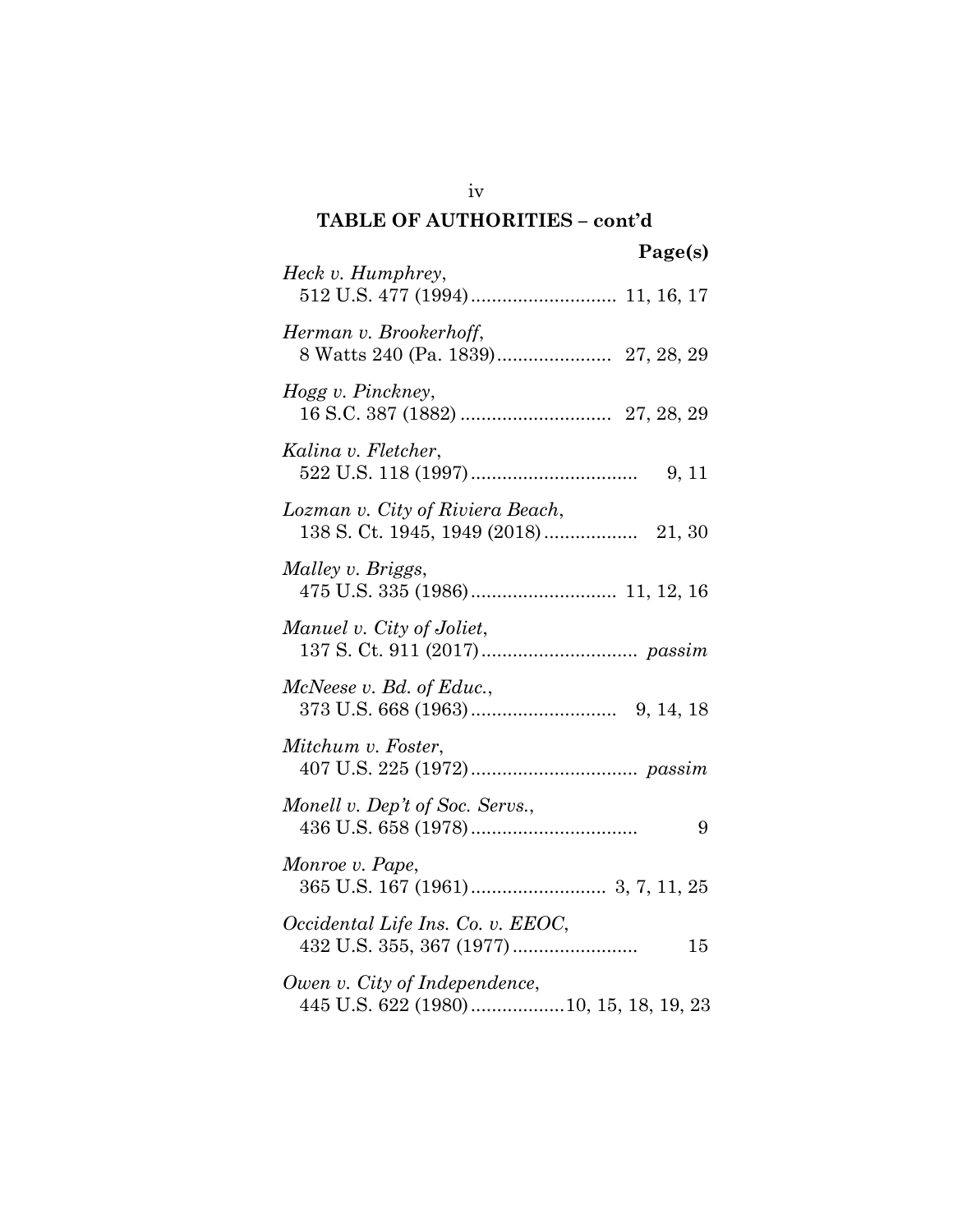| TABLE OF AUTHORITIES - cont'd                            |
|----------------------------------------------------------|
| Page(s)                                                  |
| Owens v. Okure,                                          |
| Patsy v. Bd. of Regents,<br>5, 8                         |
| Perry v. Sindermann,                                     |
| Pierson v. Ray,<br>13                                    |
| Rehberg v. Paulk,                                        |
| Rohan v. Sawin,                                          |
| Smith v. Wade,                                           |
| Speiser v. Randall,<br>28                                |
| Stoecker v. Nathanson,<br>98 N.W. 1061 (Neb. 1904)<br>28 |
| Tenney v. Brandhove,                                     |
| Tower v. Glover,<br>16                                   |
| Turner v. O'Brien,<br>29                                 |
| Ventress v. Rosser,                                      |

v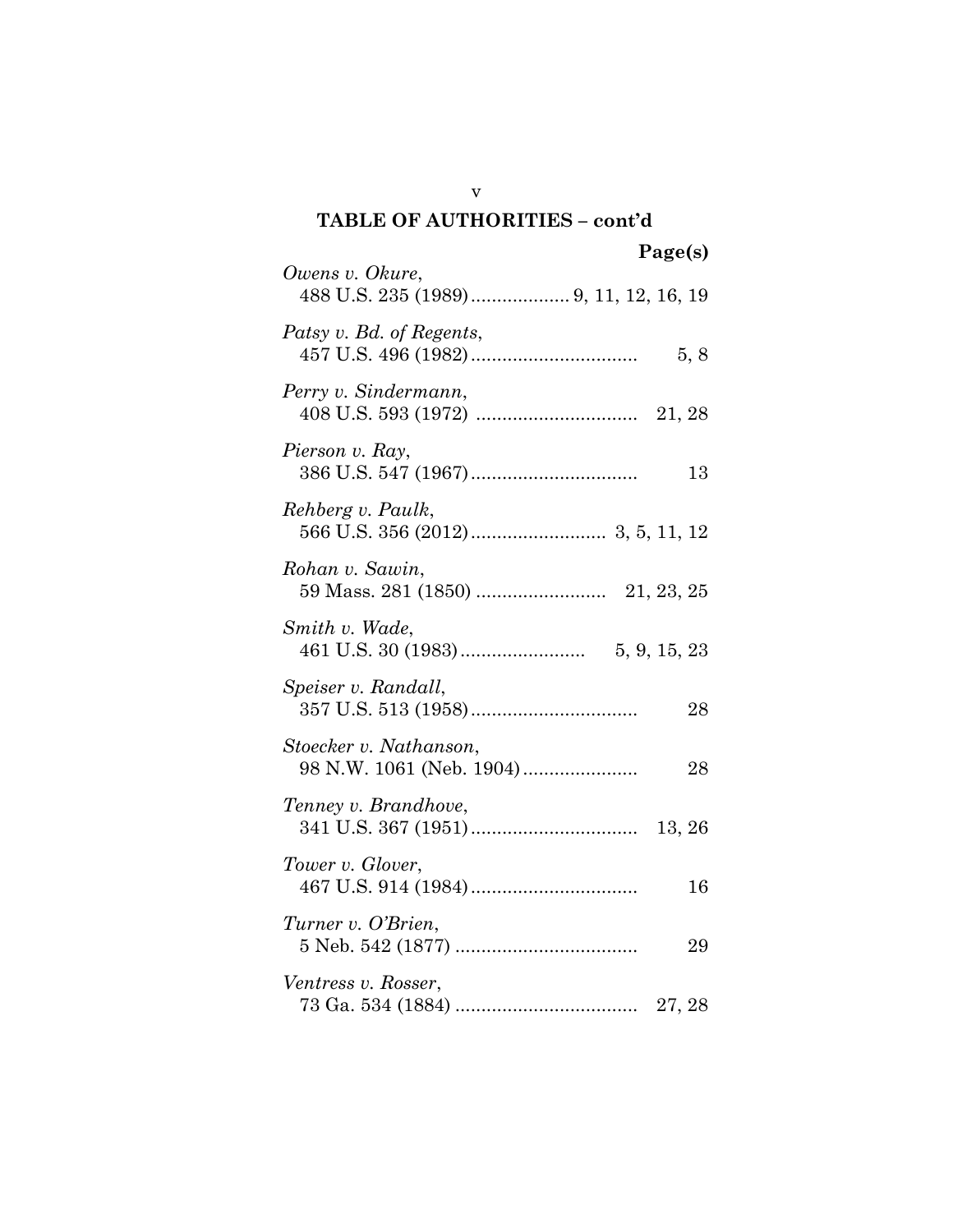# **TABLE OF AUTHORITIES – cont'd Page(s)** *Wallace v. Kato*, 549 U.S. 384 (2007)...................... 11, 17, 18, 20 *Wheeler v. Nesbitt*, 65 U.S. 544 (1860)............................. 28, 29, 30 *Wilson v. Garcia*, 471 U.S. 261 (1985)................................ *passim Wood v. Strickland*, 420 U.S. 308 (1975)................................ 10 *Wyatt v. Cole*, 504 U.S. 158 (1992)................................ 16 *Ziglar v. Abbasi*, 137 S. Ct. 1843 (2017)............................ 2 *Zwickler v. Koota*, 389 U.S. 241 (1967)................................ 8 Constitutional Provisions and Legislative Materials 17 Stat. 13 (1871) .................................. 3, 5, 6, 24 42 U.S.C. § 1983 ........................................ *passim* Alaska Stat. 11.61.120(a)(1) ..................... 25 Cong. Globe, 42nd Cong., 1st Sess. (1871)...................................................... *passim* Books, Articles, and Other Authorities 2 C.G. Addison, *A Treatise on the Law of*

*Torts* (H.G. Wood ed., 1881)............. 20, 25, 26

vi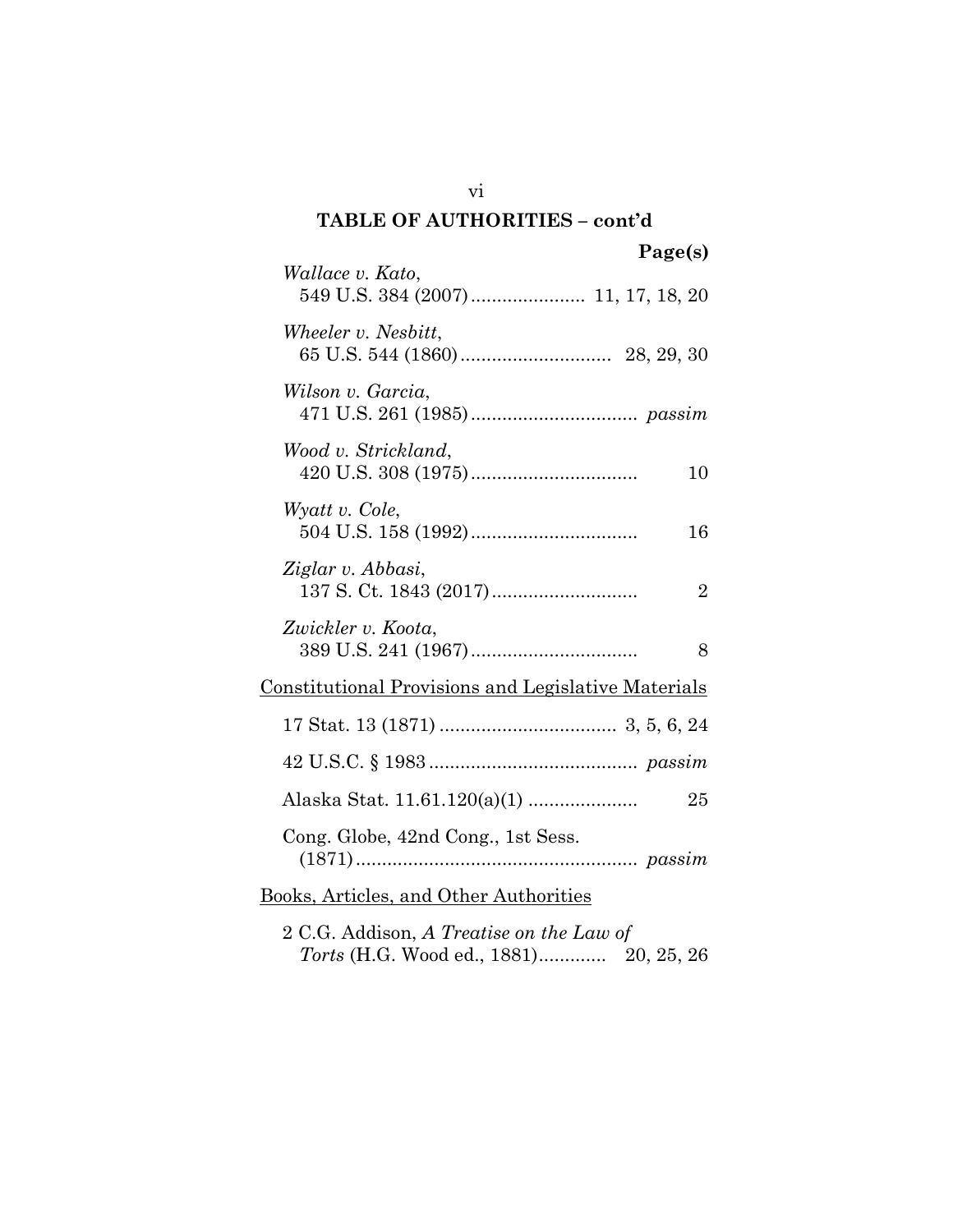## **TABLE OF AUTHORITIES – cont'd**

**Page(s)**

Thomas M. Cooley, *A Treatise on the Law of Torts* (1879) ...................... 22, 23, 25, 26

1 Francis Hilliard, *The Law of Torts or Private Wrongs* (1866) ....... 20, 22, 25, 26, 27

Martin L. Newell, *A Treatise on the Law of Malicious Prosecution, False Imprisonment, and the Abuse of Legal Process* (1892)........................................................ 20, 25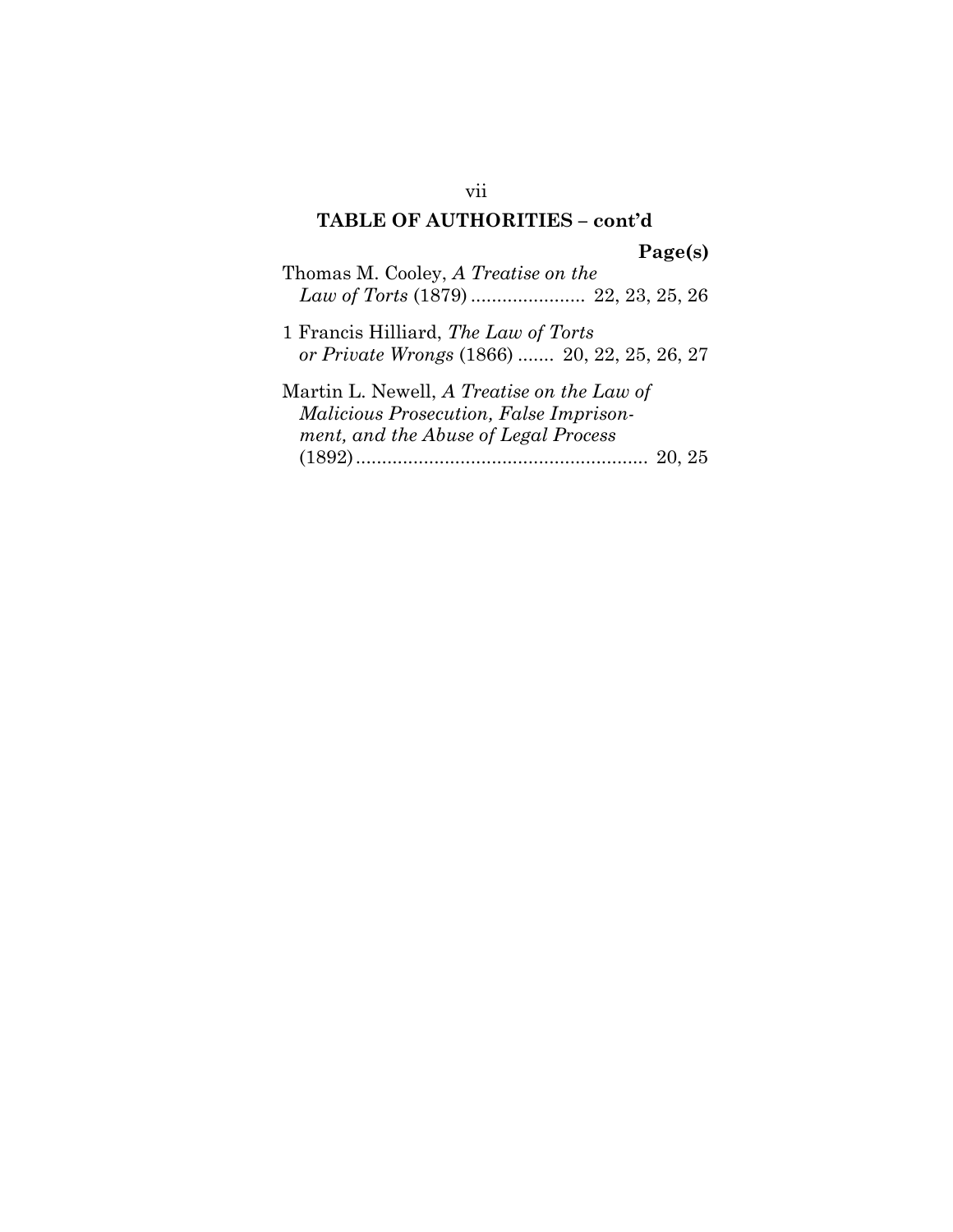#### **INTEREST OF** *AMICUS CURIAE***<sup>1</sup>**

*Amicus* Constitutional Accountability Center (CAC) is a think tank, public interest law firm, and action center dedicated to fulfilling the progressive promise of our Constitution's text and history. CAC works in our courts, through our government, and with legal scholars to improve understanding of the Constitution and to preserve the rights and freedoms it guarantees. CAC accordingly has a strong interest in this case and in the scope of the First Amendment rights that are protected by 42 U.S.C. § 1983.

### **INTRODUCTION AND SUMMARY OF ARGUMENT**

Russell Bartlett alleges that Petitioners Luis Nieves and Bryce Weight arrested him in retaliation for exercising his First Amendment rights—that is, because he verbally protested what he believed to be improper conduct by the officers. Petitioners argue that even if this is true, Bartlett is prohibited from seeking damages under 42 U.S.C. § 1983 for First Amendment retaliatory arrest because they had probable cause to arrest him for "harassment" under Alaska law—a crime with which he was never charged. Pet. App. 12-13. Their position is that no one in Bartlett's position may seek redress under Section 1983 if there was probable cause to arrest that

l

<sup>1</sup> The parties have consented to the filing of this brief and their letters of consent have been filed with the Clerk. Under Rule 37.6 of the Rules of this Court, *amicus* states that no counsel for a party authored this brief in whole or in part, and no counsel or party made a monetary contribution intended to fund the preparation or submission of this brief. No person other than *amicus* or its counsel made a monetary contribution to its preparation or submission.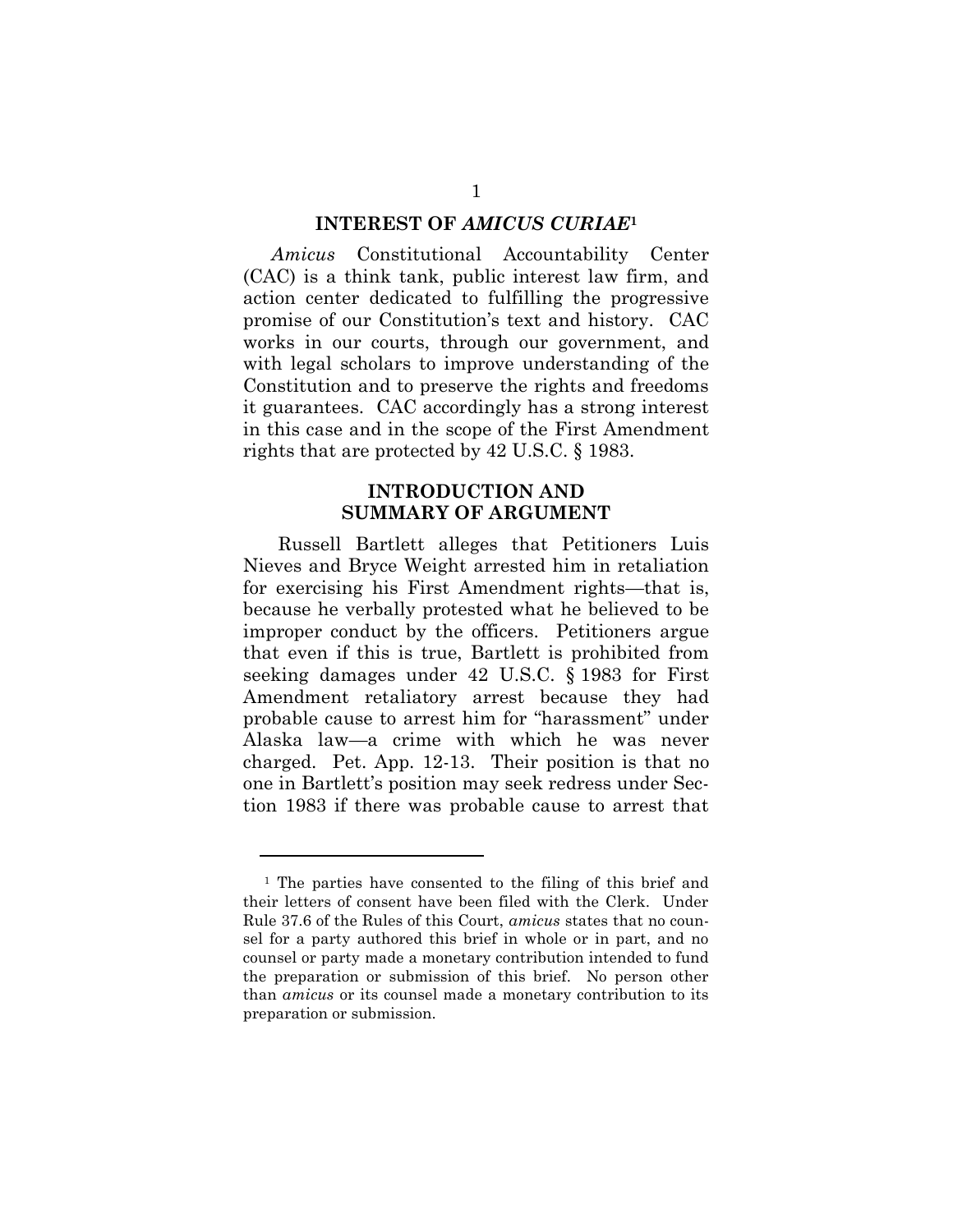person for any crime, no matter how minor, and regardless of whether the actual reason for the arrest was retaliation.

This position is at odds with the text of Section 1983, contradicts the history that led to its enactment, and undermines the statute's manifest purpose. Moreover, contrary to Petitioners' contentions, state common law rules that existed when Section 1983 was enacted provide no justification for the result they seek.

Importantly, this case is about a federal statute— 42 U.S.C. § 1983—and so this Court's decision should turn on the proper interpretation of that statute. Throughout Petitioners' brief, there is little indication of that. Instead, Petitioners invite this Court to base its decision on the Court's own views about what would be best for society—specifically, what rules would strike the ideal balance between the value of protecting free speech and the importance of shielding police officers from lawsuits. But this is not a *Bivens* case, in which the judiciary is crafting "an implied cause of action," *Ziglar v. Abbasi*, 137 S. Ct. 1843, 1856-57 (2017), nor is the Court here fashioning "federal general common law," *Erie R. Co. v. Tompkins*, 304 U.S. 64, 78 (1938). The question is whether the statute under which Bartlett seeks relief, first enacted by Congress in 1871, imposes the rule Petitioners advocate.

It does not. Section 1983 was a key part of "extraordinary legislation," Cong. Globe, 42nd Cong., 1st Sess. 322 (1871) (hereinafter "Globe") (Rep. Stoughton), that was enacted during Reconstruction to "alter[] the relationship between the States and the Nation with respect to the protection of federally created rights," *Mitchum v. Foster*, 407 U.S. 225, 242 (1972). Its purpose was to provide "some further safeguards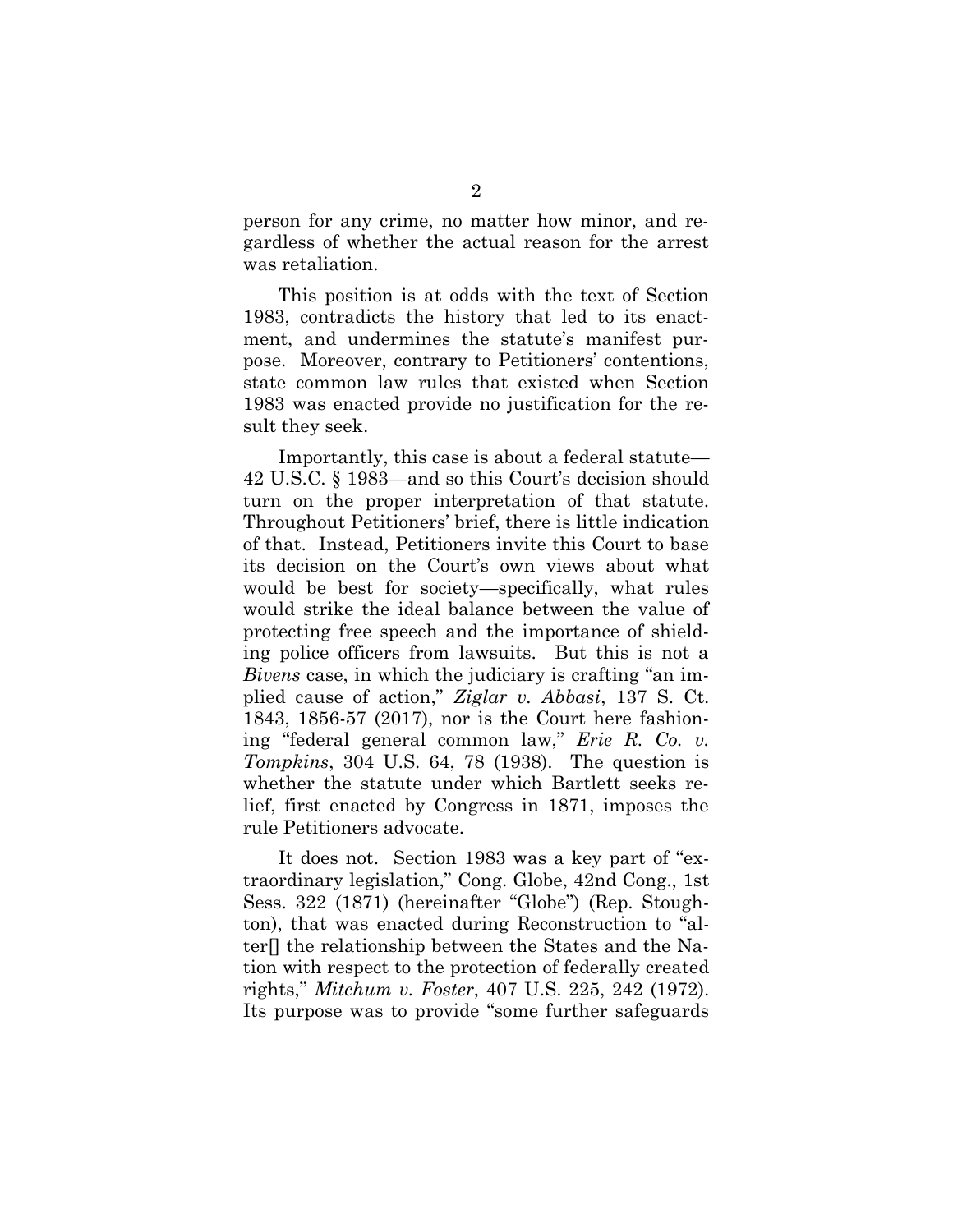to life, liberty, and property," Globe 374 (Rep. Lowe), by allowing individuals to seek damages or injunctive relief in the federal courts for deprivations of rights "secured by the Constitution of the United States," 17 Stat. 13. Critically, the statute is not "a federalized amalgamation of pre-existing common-law claims, an all-in-one federal claim encompassing the torts of assault, trespass, false arrest, defamation, [and] malicious prosecution." *Rehberg v. Paulk*, 566 U.S. 356, 366 (2012). Instead, it furnished "a uniquely federal remedy" for incursions on "rights secured by *the Constitution*." *Wilson v. Garcia*, 471 U.S. 261, 271-72 (1985) (quoting *Mitchum*, 407 U.S. at 239) (emphasis added).

Congress placed no limits on the constitutional rights that could be vindicated under Section 1983, nor did it suggest that the scope of those rights should be narrowed to match the causes of action that state tort law already recognized. This breadth is precisely what the bill's opponents emphasized, *see Monroe v. Pape*, 365 U.S. 167, 178 (1961), with legislators complaining that its remedial terms were "as comprehensive as can be used," Globe App. 217 (Sen. Thurman). Then, as now, objections were raised that Section 1983's broad remedy would "give rise to numerous vexations and outrageous prosecutions," *id*. App. 50 (Rep. Kerr), exposing state officers to frivolous lawsuits:

[I]f the sheriff levy an execution, execute a writ, serve a summons, or make an arrest, . . . pure in duty as a saint, . . . they are liable, and most certain, at the suit of any knave, plain or colored, under the pretext of the deprivation of his rights, privileges, and immunities as a citizen, *par excellence*, of the United States, to be summarily stripped of official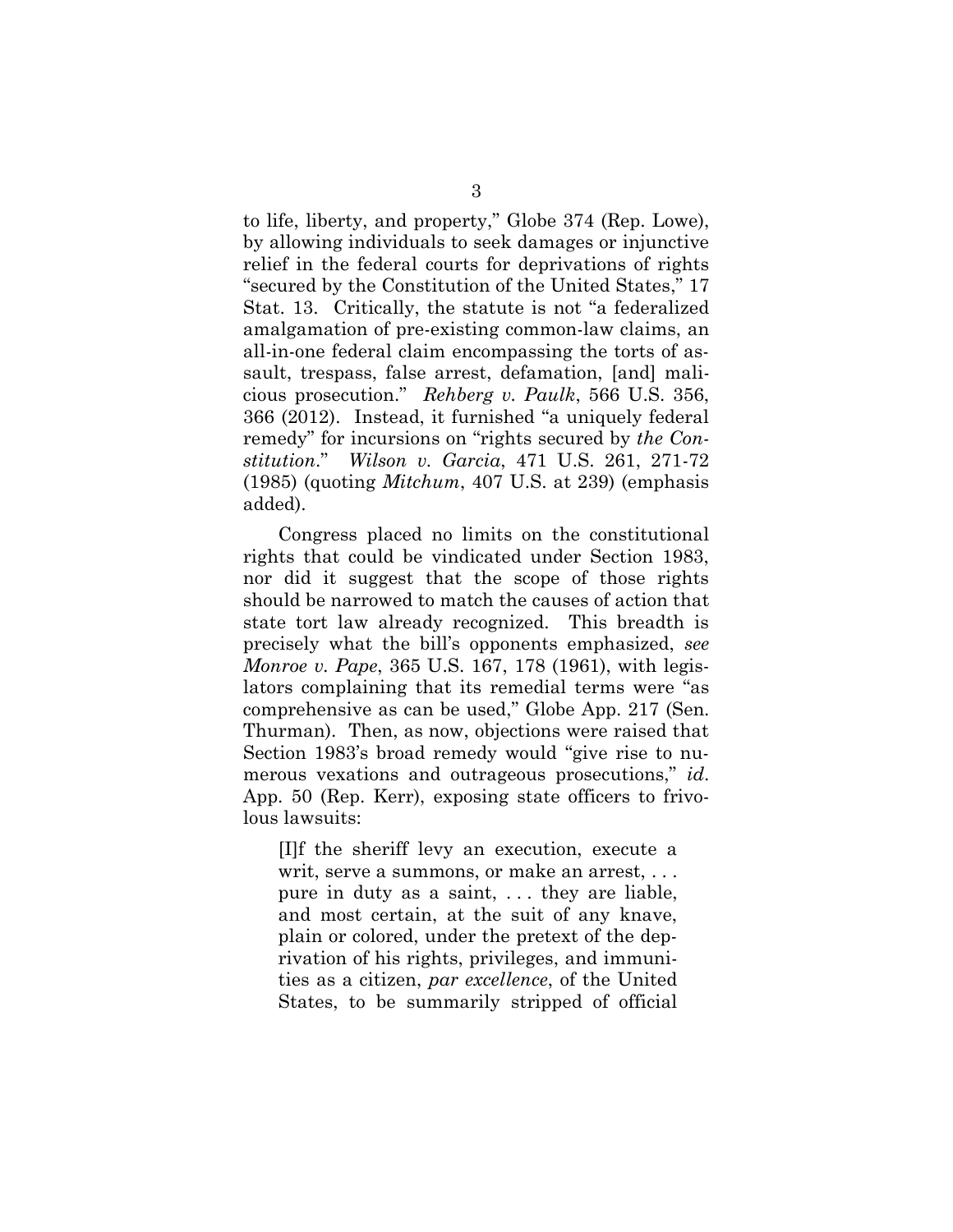authority, dragged to the bar of a distant and unfriendly court, and there placed in the pillory of vexatious, expensive, and protracted litigation . . . .

Globe 365 (Rep. Arthur); *id*. at 385 (Rep. Hawley) ("this bill  $\dots$  puts in jeopardy the officers of the States, though in the conscientious discharge of their duties"). Those objections failed in the political process nearly a century and a half ago, and this Court should not revive them now by adding requirements to Section 1983 that are absent from its text and inconsistent with its remedial purpose.

Petitioners attempt to shore up their policy-based argument by offering an ostensibly neutral basis for it. They say that to identify the elements a plaintiff must prove in a First Amendment retaliatory arrest case, courts should impose the elements that were required by two "analogous" torts from state common law—false imprisonment and malicious prosecution. Because those two torts, according to Petitioners, required plaintiffs to plead and prove an absence of probable cause for their detention or prosecution, a Section 1983 plaintiff alleging retaliatory arrest must do the same.

Contrary to Petitioners' premise, however, these two torts were not analogous to a claim of First Amendment retaliation. As explained below, they protected fundamentally different interests and served entirely different aims than the First Amendment. And so the specific requirements of those torts, which were calibrated to balance a distinct set of concerns under state law, have no place in applying a federal statute meant to create an independent remedy for violations of the U.S. Constitution. Artificially limiting the scope of that federal constitutional remedy—in order to fit it within the confines of these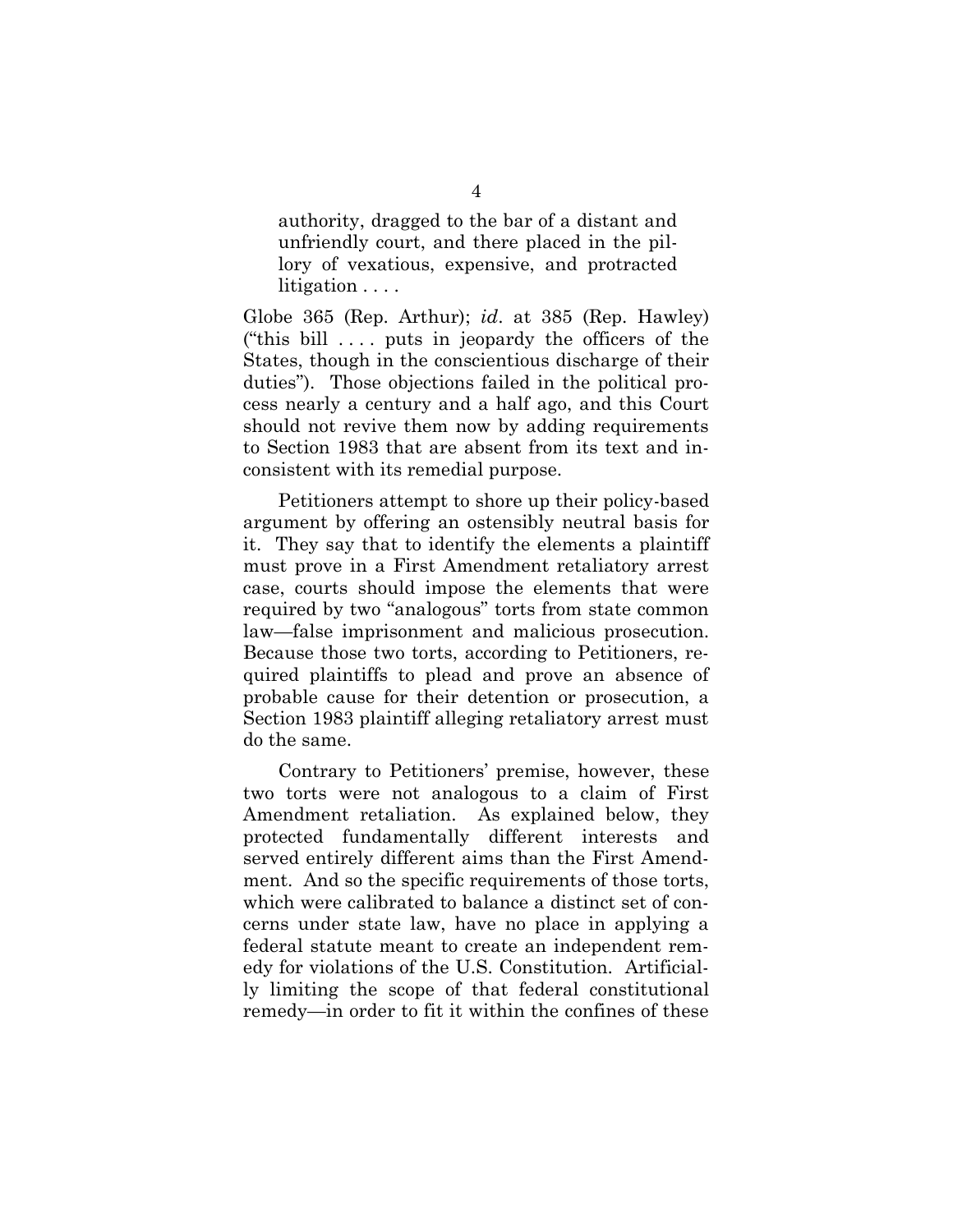dissimilar state torts—would undermine Congress's statutory plan and the promise of Section 1983.

#### **ARGUMENT**

**I. Section 1983 Was Meant To Vindicate the Unique and Fundamental Rights Guaranteed by the Federal Constitution, Not the Interests Protected by State Tort Law.**

Section 1983, which derives from the first section of the Civil Rights Act of 1871, was enacted to create "a private right of action to vindicate violations of rights, privileges, or immunities secured by the Constitution." *Rehberg*, 566 U.S. at 361 (quotation marks omitted). The title of the 1871 legislation made its purpose clear: "An Act to enforce the Provisions of the Fourteenth Amendment to the Constitution of the United States, and for other Purposes." 17 Stat. 13. This Act, "along with the Fourteenth Amendment it was enacted to enforce, were crucial ingredients in the basic alteration of our federal system accomplished during the Reconstruction Era," *Patsy v. Bd. of Regents*, 457 U.S. 496, 503 (1982), which established "the role of the Federal Government as a guarantor of basic federal rights against state power," *Mitchum*, 407 U.S. at 239; *see* Globe 577 (Sen. Carpenter) ("one of the fundamental . . . revolutions effected in our Government" by the Fourteenth Amendment was to "give Congress affirmative power . . . to save the citizen from the violation of any of his rights by State Legislatures").

The text of what is now Section 1983 left no doubt about the new primacy of "federally secured rights," *Smith v. Wade*, 461 U.S. 30, 34 (1983), over state laws and practices that denied or frustrated those rights. The statute gave any person who was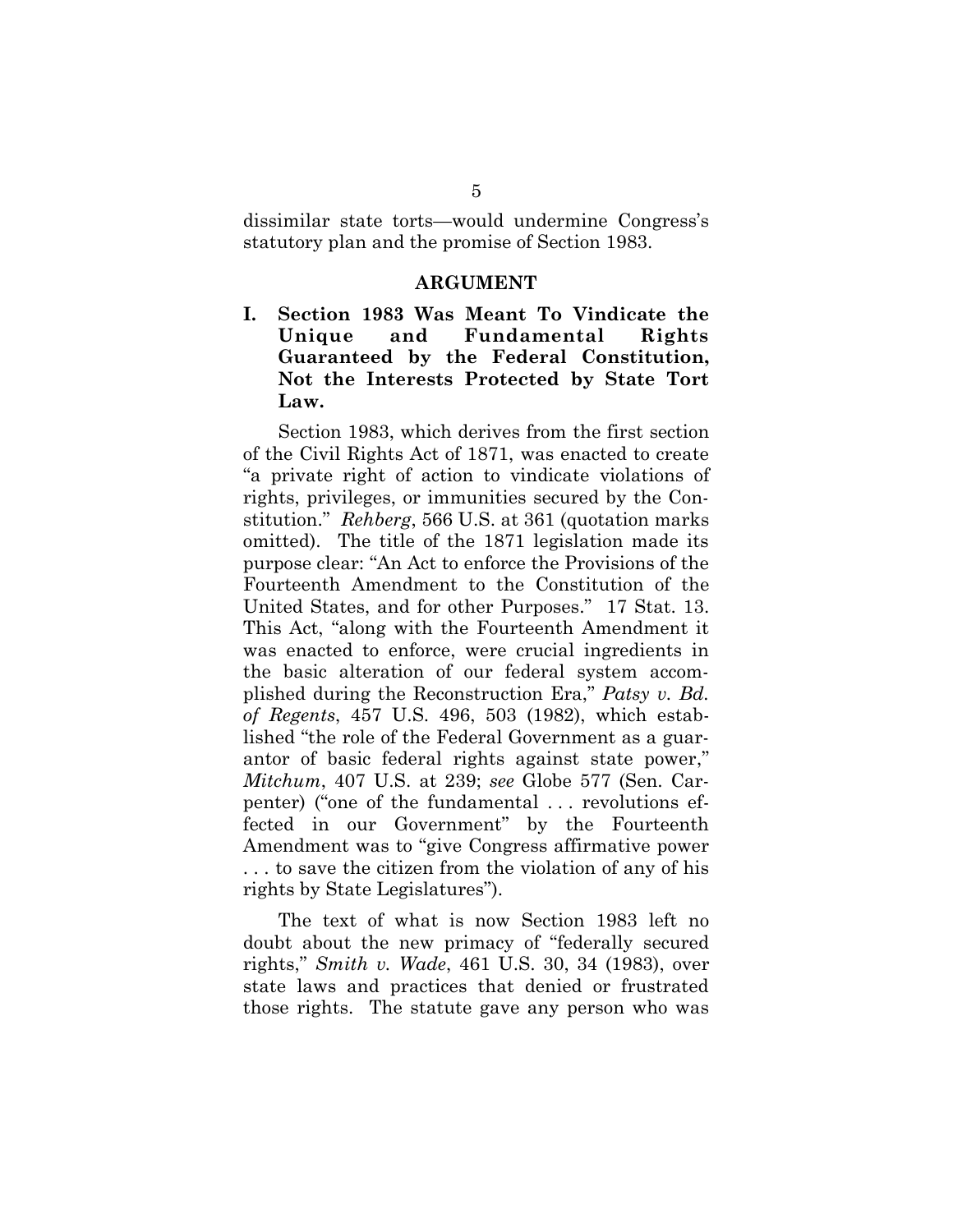deprived of "any rights, privileges, or immunities secured by the Constitution of the United States" the ability to hold the perpetrator liable, "*any . . . law, statute, ordinance, regulation, custom, or usage of the State to the contrary notwithstanding*." 17 Stat. 13 (emphasis added); *see* Globe 692 (Sen. Edmunds) (declaring it the "solemn duty of Congress . . . to secure to the individual, in spite of the State, or with its aid, as the case might be, precisely the rights that the Constitution gave him").

"The specific historical catalyst" for the passage of this legislation "was the campaign of violence and deception in the South, fomented by the Ku Klux Klan, which was denying decent citizens their civil and political rights." *Wilson*, 471 U.S. at 276. In the debates over the Act, supporters "repeatedly described the reign of terror imposed by the Klan upon black citizens and their white sympathizers in the Southern states," which was made possible "because Klan members and sympathizers controlled or influenced the administration of state criminal justice." *Briscoe v. LaHue*, 460 U.S. 325, 337 (1983); *see* Globe 158 (Sen. Sherman) ("against these roaming bands of Ku Klux the law in North Carolina is a dead letter").

Significantly, these were not "cases of ordinary crime" but rather "political offenses." Globe 158 (Sen. Sherman). The Klan, in other words, was not a criminal organization but a terrorist organization, with "a political purpose" that it "sought to carry out . . . by murders, whippings, intimidation, and violence against its opponents." *Id*. at 320 (Rep. Stoughton). "Their object was the overthrow of the reconstruction policy of Congress and the disenfranchisement of the negro." *Id*. (quoting committee testimony of former Klan member).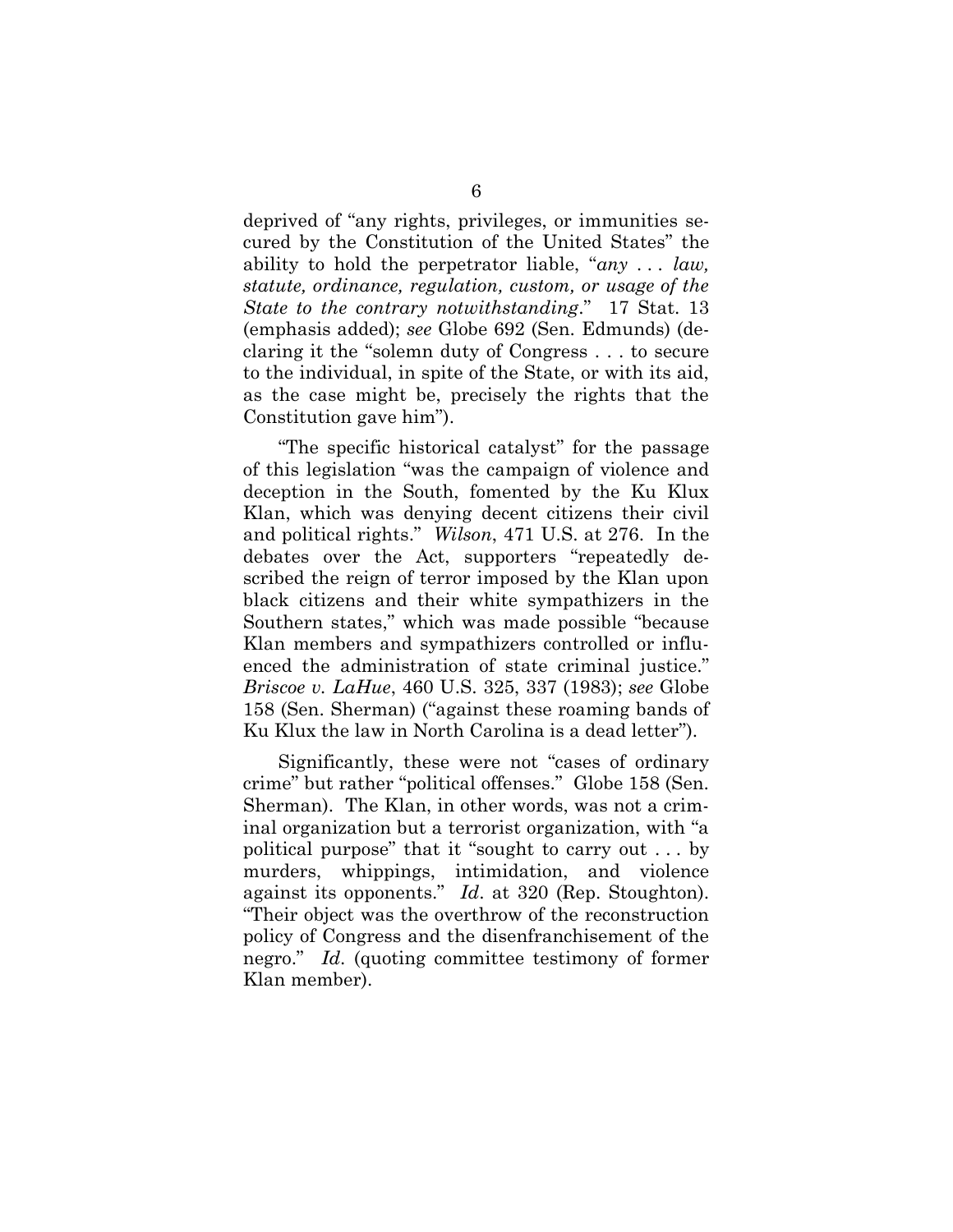In particular, the Klan—sheltered from punishment by the state—strove to suppress the speech and associational rights of the former slaves and their white allies, retaliating against those who dared defy them. *See* Globe 155 (Sen. Sherman) (quoting testimony describing attack in which the Klan "made all the colored men promise they would never vote the Radical ticket again"); *id*. at 157 (Sen. Sherman) ("[t]he negroes I allude to were killed because they were summoned as witnesses in the Federal courts"); *id*. at 321 (Rep. Stoughton) (quoting testimony of Klan victim: "They wanted to run them off because the principal part of them voted the Radical ticket. . . . They have been trying to get us to vote the Conservative ticket."); *id*. (Rep. Stoughton) (following a "meeting of the citizens . . . to protest against the outrages," "warrants were issued [at the Klan's instigation] for the arrest of peaceable and well-disposed negroes upon the charge of 'using seditious language'"); *id*. at 332 (Rep. Hoar) ("these citizens so murdered, outranged, or outlawed suffer all this because of their attachment to their country, their loyalty to its flag, or because their opinions on questions of public interest coincide with those of a majority of the American people").

Although Klan violence was "the principal catalyst for the legislation," Section 1983 "'was not a remedy against the Klan or its members but against those who representing a State in some capacity were unable or unwilling to enforce a state law.'" *District of Columbia v. Carter*, 409 U.S. 418, 426 (1973) (quoting *Monroe*, 365 U.S. at 175-76 (brackets omitted)). Congress recognized that laws were being applied selectively across the South to punish disfavored groups (the former slaves) and disfavored viewpoints (those of their white allies). While "outrages committed up-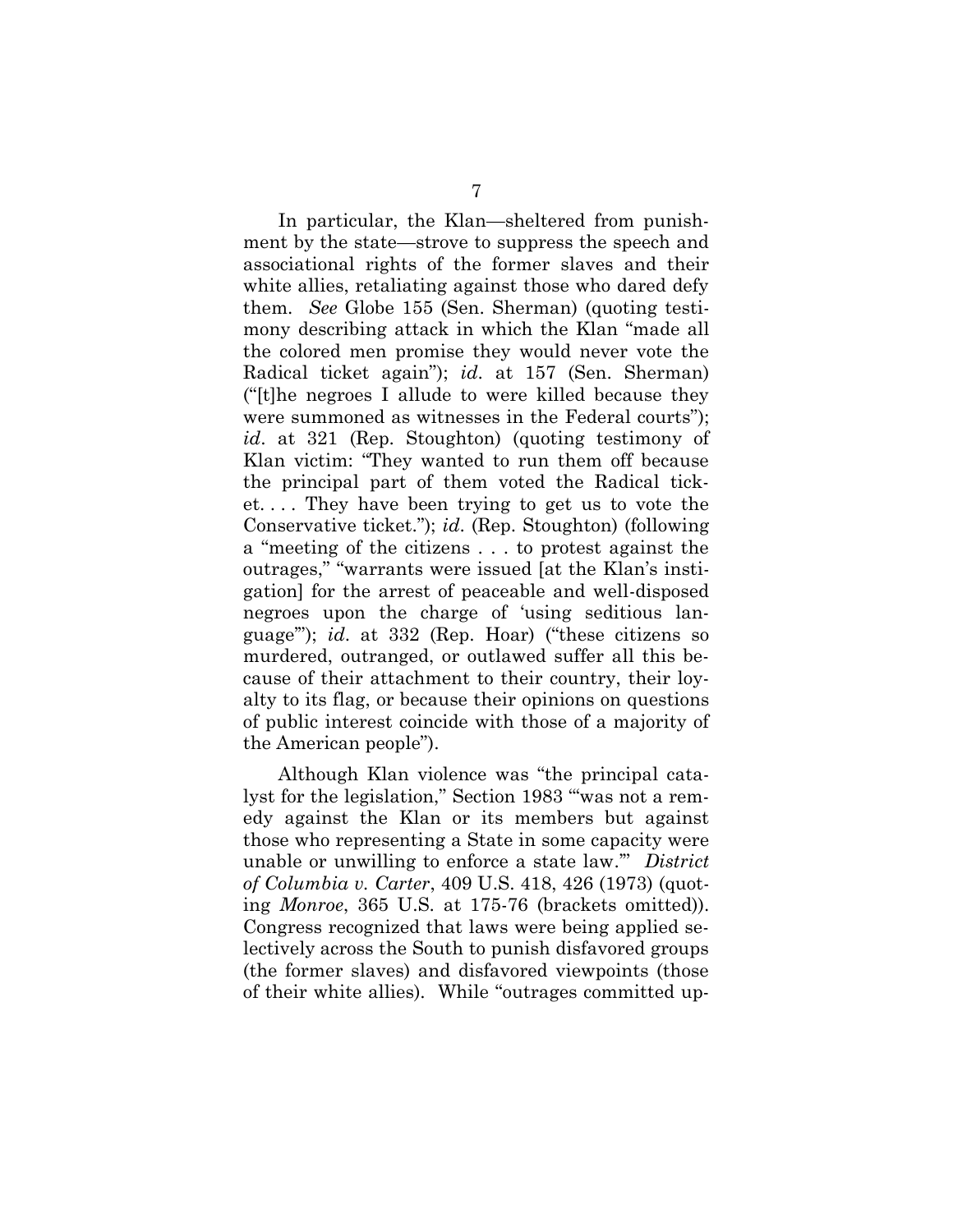on loyal people through the agency of this Ku Klux organization" went unpunished, as Senator Pratt noted, "[v]igorously enough are the laws enforced against Union people. They only fail in efficiency when a man of known Union sentiments, white or black, invokes their aid." Globe 505; *Adickes v. S. H. Kress & Co.*, 398 U.S. 144, 167 (1970) (noting "the persistent and widespread discriminatory practices of state officials").

The fundamental problem, therefore, was not isolated acts of violence—the type of discrete, individual harms for which state tort law was designed to provide compensation. Rather, it was that the Southern states' selective and discriminatory tolerance of this violence was "denying decent citizens *their civil and political rights*." *Wilson*, 471 U.S. at 276 (emphasis added); Globe 375 (Rep. Lowe) (Southern states were "permit[ing] the rights of citizens to be systematically trampled upon"). And that denial merited a remedy. *Id.* at 333 (Rep. Hoar) ("Suppose that ... every person who dared to lift his voice in opposition to the sentiment of this conspiracy found his life and his property insecure. . . . In that case I claim that the power of Congress to intervene is complete and ample.").

To address this problem, Section 1983 "interpose[d] the federal courts between the States and the people, as guardians of the people's federal rights." *Patsy*, 457 U.S. at 503 (quoting *Mitchum*, 407 U.S. at 242). Previously "Congress relied on the state courts to vindicate essential rights arising under the Constitution." *Carter*, 409 U.S. at 427-28 (quoting *Zwickler v. Koota*, 389 U.S. 241, 245 (1967)). But "[w]ith the growing awareness that this reliance had been misplaced," lawmakers enacted Section 1983 to provide "indirect federal control over the unconstitutional ac-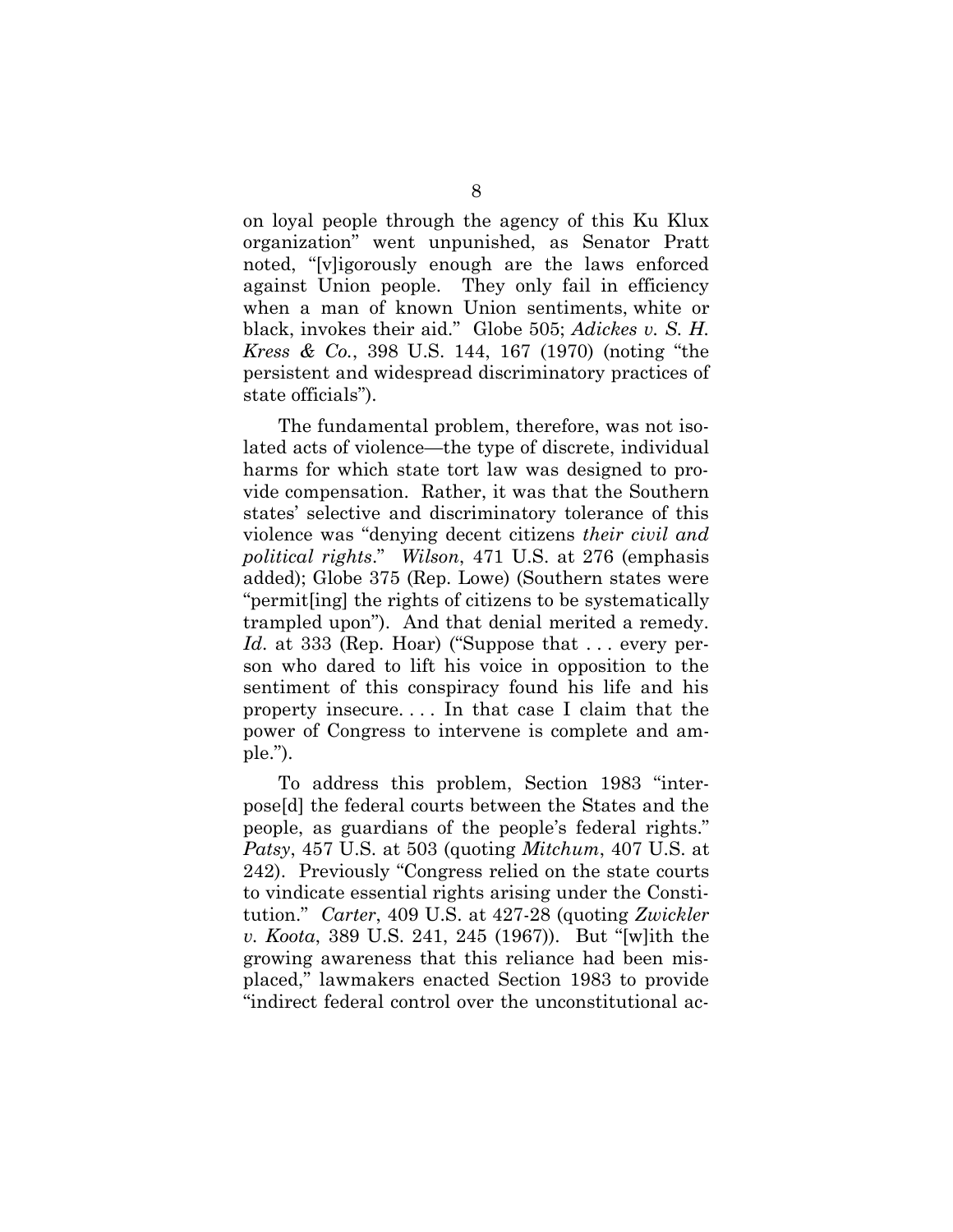tions of state officials." *Id*. at 428. Thus, while the violence inflicted on freedmen and their sympathizers "often resembled the torts of assault, battery, false imprisonment, and misrepresentation, § 1983 was not directed at the perpetrators of these deeds as much as at the state officials who tolerated and condoned them." *Owens v. Okure*, 488 U.S. 235, 249 n.11 (1989).

Section 1983 broke new ground, first, by making available a federal forum, based on the belief that federal courts would be able to "act with more independence" and "rise above prejudices or bad passions or terror." Globe 460 (Rep. Coburn).

Second, and most critical here, "Section 1983 impose[d] liability for violations of rights protected by *the Constitution*, not for violations of duties of care arising out of tort law." *Baker v. McCollan*, 443 U.S. 137, 146 (1979) (emphasis added); *see Monell v. Dep't of Soc. Servs.*, 436 U.S. 658, 686 n.45 (1978) (Representative Bingham, the Fourteenth Amendment's principal architect, "declared the bill's purpose to be 'the enforcement . . . of the Constitution on behalf of every individual citizen of the Republic.'" (quoting Globe App. 81)). "The coverage of the statute is thus broader than the pre-existing common law of torts." *Kalina v. Fletcher*, 522 U.S. 118, 123 (1997). It "was designed to expose state and local officials to *a new form of liability*," *City of Newport v. Fact Concerts, Inc.*, 453 U.S. 247, 259 (1981) (emphasis added), by providing a remedy for "federally secured rights," *Smith*, 461 U.S. at 34, and would be "supplementary to any remedy any State might have," *McNeese v. Bd. of Educ.*, 373 U.S. 668, 672 (1963). Regardless of what recourse might be available under state tort law for an injury, "[p]roponents of the measure repeatedly argued that . . . an independent federal remedy was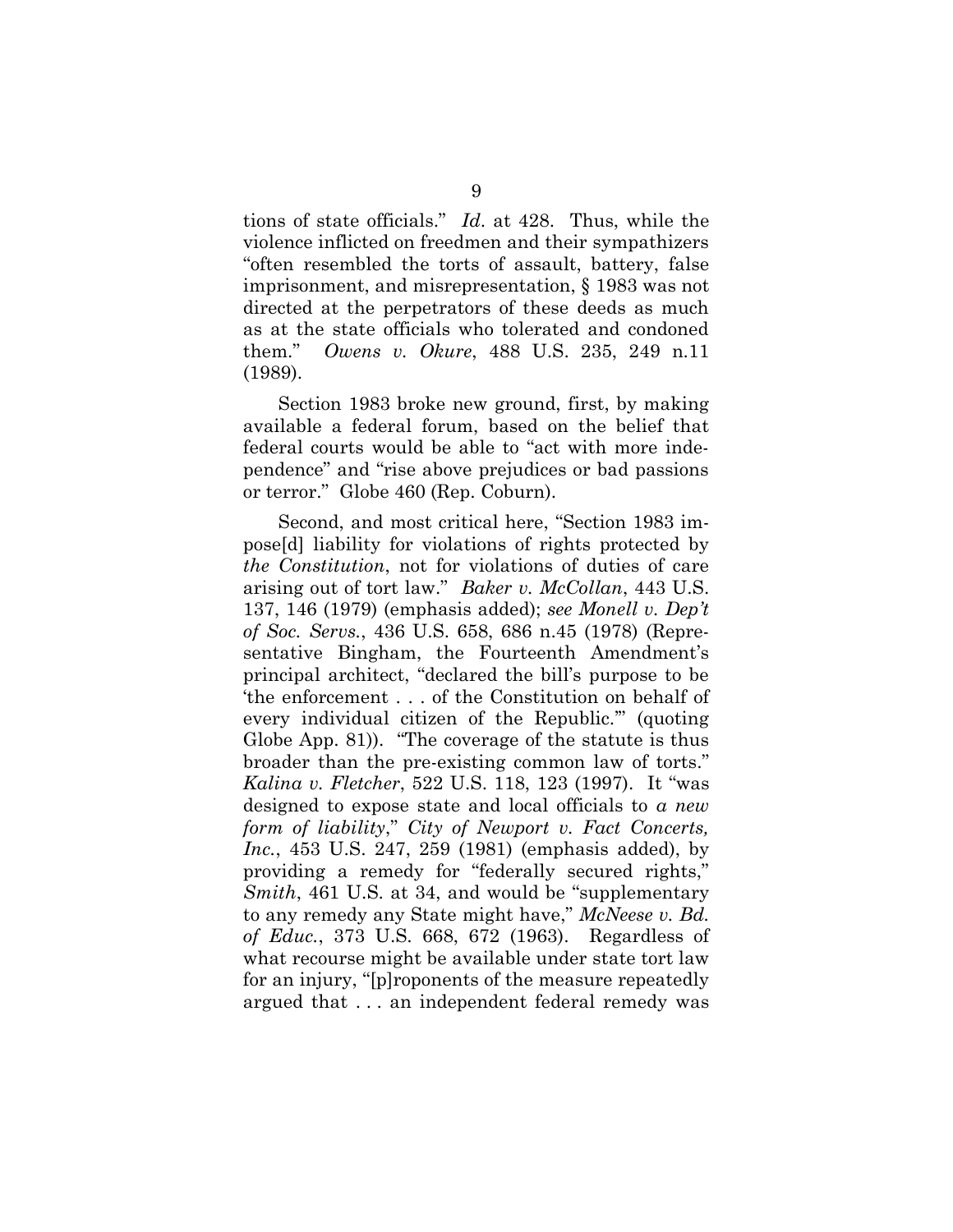necessary." *Briscoe*, 460 U.S. at 338; *see* Globe 370 (Rep. Monroe) ("occasions arise in which life, liberty, and property require *new guarantees* for their security" (emphasis added)).

In sum, Section 1983 provides "*a uniquely federal remedy* against incursions under the claimed authority of state law upon *rights secured by the Constitution*." *Wilson*, 471 U.S. at 271-72 (quoting *Mitchum*, 407 U.S. at 239) (emphasis added). With full awareness that it was "altering the relationship between the States and the Nation with respect to the protection of federally created rights," Congress enacted Section 1983 to "protect *those* rights." *Mitchum*, 407 U.S. at 242 (emphasis added).

### **II. State Tort Rules May Be Borrowed To Fill in the Gaps of Section 1983 Only When Those Rules Are Compatible with the Statute's Purpose.**

**A.** As with any statute, when interpreting Section 1983, "the starting point in [the] analysis must be the language of the statute itself." *Owen v. City of Independence*, 445 U.S. 622, 635 (1980). The statute's text clearly identifies the interests it protects, which include the "rights, privileges, or immunities secured by the Constitution," and the general types of remedies it provides, which include an "action at law." 42 U.S.C. § 1983. But the text lacks many details concerning how the constitutional tort remedy it authorizes should operate. So when a plaintiff alleges the violation of a constitutional right under Section 1983, courts "must determine the elements of, and rules associated with, an action seeking damages for its violation." *Manuel v. City of Joliet*, 137 S. Ct. 911, 920 (2017). That task, however, is "one essentially of statutory construction," *Wood v. Strickland*, 420 U.S. 308, 316 (1975), not an opportunity for a "freewheel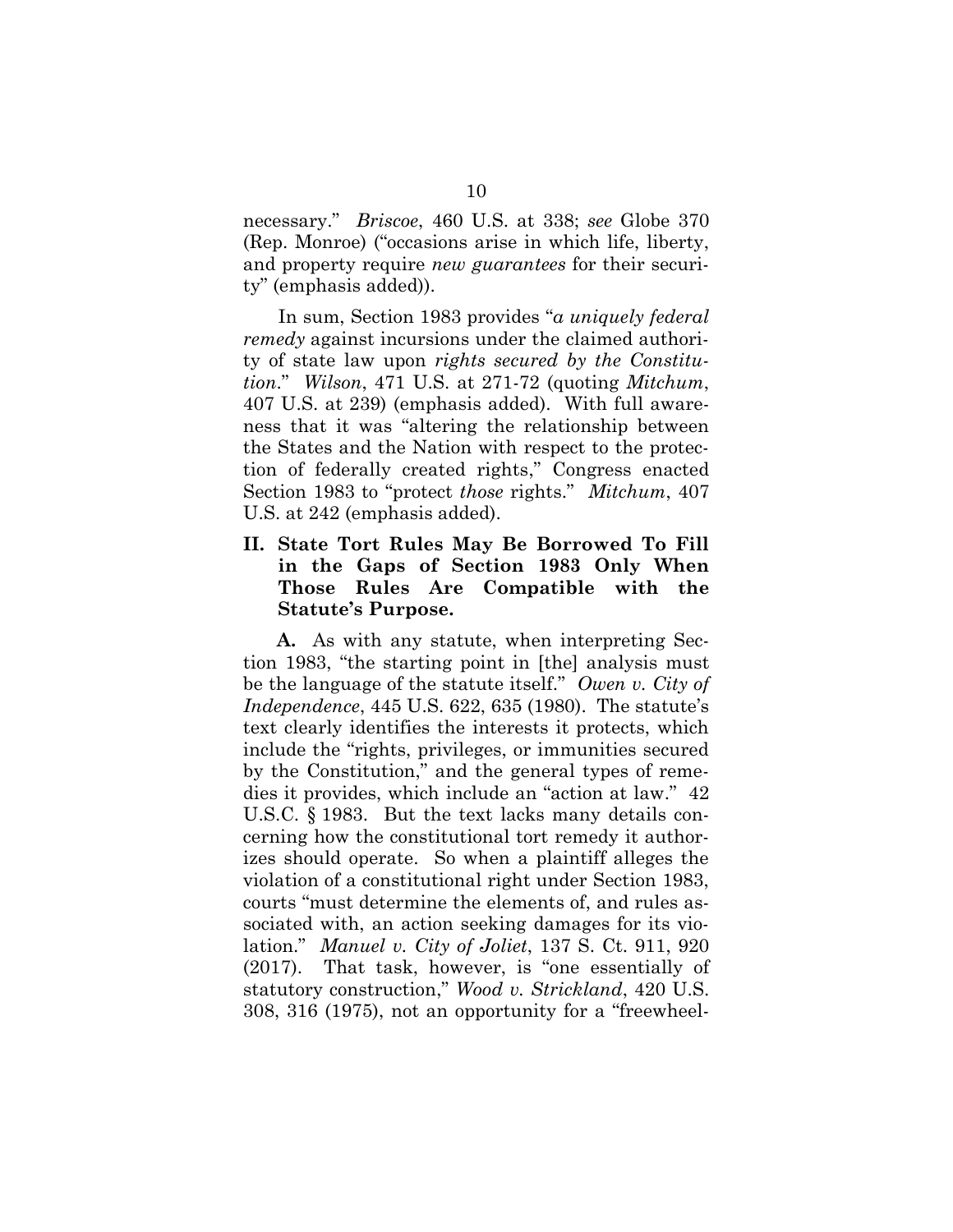ing policy choice," *Rehberg*, 566 U.S. at 363 (quoting *Malley v. Briggs*, 475 U.S. 335, 342 (1986)).

As this Court has recognized, "Congress intended the statute to be construed in the light of commonlaw principles that were well settled at the time of its enactment." *Kalina*, 522 U.S. at 123. That conclusion is premised on the "important assumption . . . that members of the 42d Congress were familiar with common-law principles . . . and that they likely intended these common-law principles to obtain, absent specific provisions to the contrary." *City of Newport*, 453 U.S. at 258. Because Congress "borrowed general tort principles" in crafting Section 1983, *Heck v. Humphrey*, 512 U.S. 477, 485 n.4 (1994), this Court has often filled in the gaps of the statute with "federal rules conforming in general to common-law principles," *Wallace v. Kato*, 549 U.S. 384, 388 (2007); *see, e.g.*, *Monroe*, 365 U.S. at 187 (the statute "should be read against the background of tort liability that makes a man responsible for the natural consequences of his actions").

Crucially, however, "the Court has not suggested that § 1983 is simply a federalized amalgamation of pre-existing common-law claims, an all-in-one federal claim encompassing the torts of assault, trespass, false arrest, defamation, malicious prosecution, and more." *Rehberg*, 566 U.S. at 366. Instead, it has recognized that "[t]he new federal claim created by § 1983 differs in important ways from those preexisting torts," most significantly in that "it reaches constitutional and statutory violations that do not correspond to any previously known tort." *Id*. Because of that, "any analogies to those causes of action are bound to be imperfect." *Owens*, 488 U.S. at 248- 49; *see Wilson*, 471 U.S. at 272 (the statute has "no precise counterpart in state law"); *Monroe*, 365 U.S.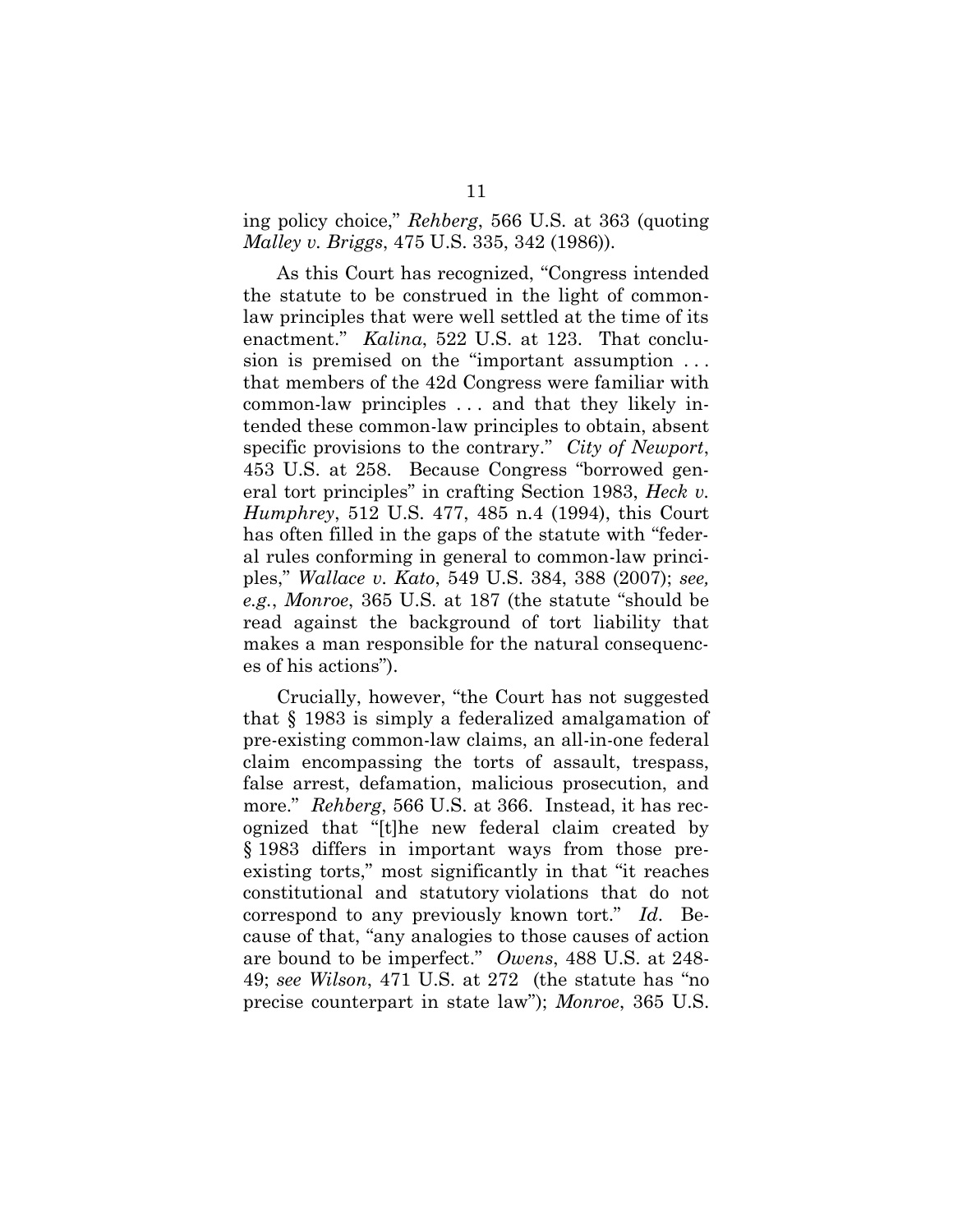at 196 (Harlan, J., concurring) ("a deprivation of a constitutional right is significantly different from and more serious than a violation of a state right and therefore deserves a different remedy even though the same act may constitute both a state tort and the deprivation of a constitutional right").

Accordingly, while this Court "look[s] first to the common law of torts" when "defining the contours and prerequisites of a § 1983 claim," tort principles "are meant to guide rather than to control the definition of § 1983 claims, serving 'more as a source of inspired examples than of prefabricated components.'" *Manuel*, 137 S. Ct. at 920-21 (quoting *Hartman v. Moore*, 547 U.S. 250, 258 (2006)). Thus the elements of a state cause of action are not to be mechanically imposed on a Section 1983 claim through "narrow analogies." *Owens*, 488 U.S. at 248. Instead, when "applying, selecting among, or adjusting common-law approaches, courts must closely attend to the values and purposes of the constitutional right at issue." *Manuel*, 137 S. Ct. at 921.<sup>2</sup>

Rather than rely inflexibly on analogies to specific state torts, therefore, this Court's approach has

l

<sup>2</sup> *See, e.g.*, *Malley*, 475 U.S. at 340 ("[W]hile we look to the common law for guidance, we do not assume that Congress intended to incorporate every common-law immunity into § 1983 in unaltered form."); *Anderson v. Creighton,* 483 U.S. 635, 644- 45 (1987) ("our determinations as to the scope of official immunity are made in the light of the common-law tradition," but "we have never suggested that the precise contours of official immunity can and should be slavishly derived from the often arcane rules of the common law" (quotation marks omitted)); *Rehberg*, 566 U.S. at 364 (although "tied to" the common law, the "Court's precedents have not mechanically duplicated the precise scope of the absolute immunity that the common law provided").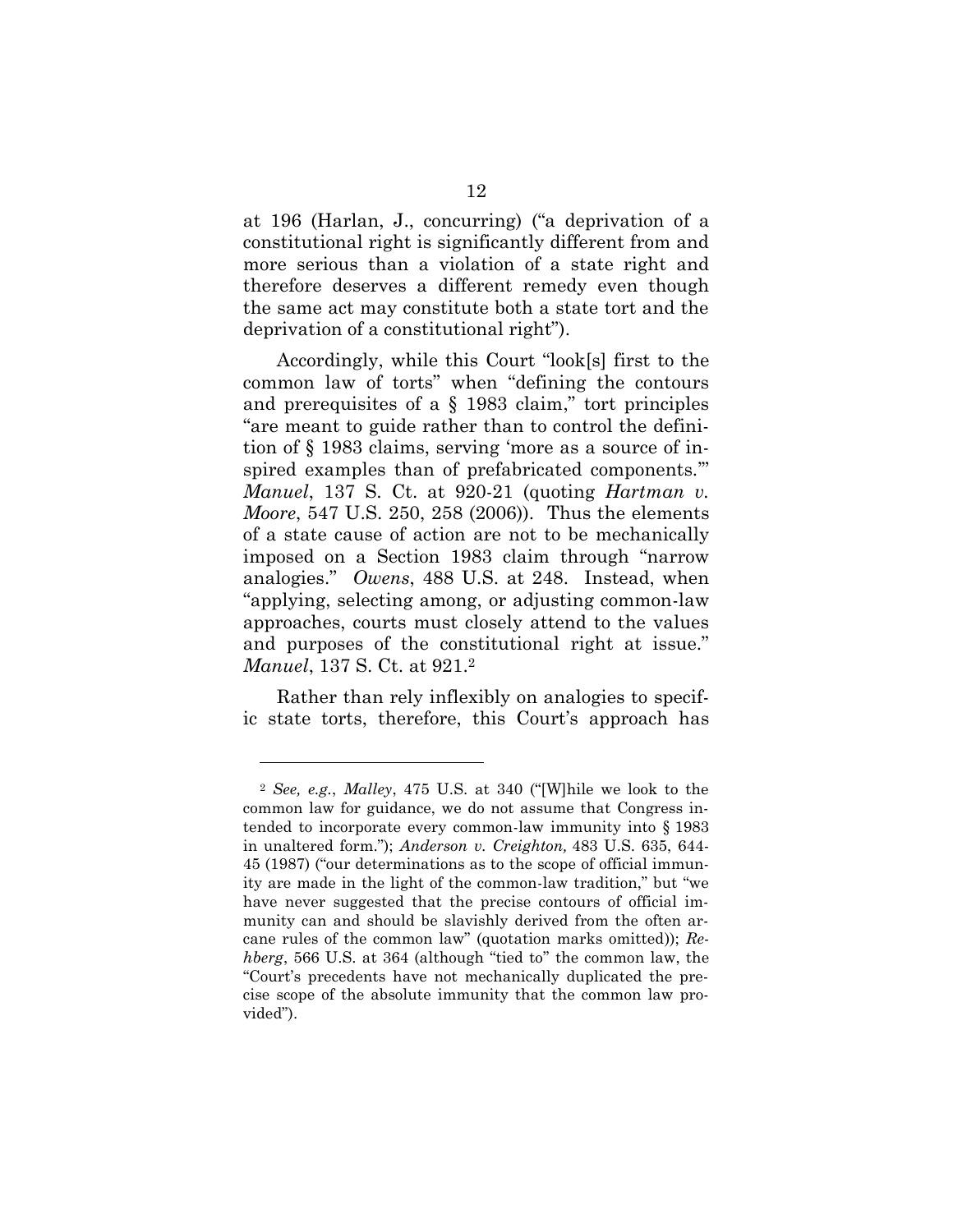traditionally been to call upon more basic, fundamental, and broadly applicable principles of tort law. *See, e.g.*, *Tenney v. Brandhove*, 341 U.S. 367, 372-73 (1951) (legislator immunity "was taken as a matter of course by those who severed the Colonies from the Crown and founded our Nation . . . a reflection of political principles already firmly established in the States"); *Briscoe*, 460 U.S. at 334 ("the common law's protection for witnesses is a tradition so well grounded in history and reason that we cannot believe that Congress impinged on it by covert inclusion in the general language before us" (citation and quotation marks omitted)); *Carey v. Piphus*, 435 U.S. 247, 254- 55 (1978) (relying on "[t]he cardinal principle of damages in Anglo-American law," which "hardly could have been foreign to the many lawyers in Congress in 1871" (quotation marks omitted)); *Pierson v. Ray*, 386 U.S. 547, 554-55 (1967) ("The immunity of judges for acts within the judicial role is equally well established, and we presume that Congress would have specifically so provided had it wished to abolish the doctrine."). Reliance on such general, foundational principles makes sense because they are the ones that "members of the 42d Congress were familiar with" and "likely intended" to apply under Section 1983. *City of Newport*, 453 U.S. at 258.

That is critical because "[r]ights, constitutional and otherwise, do not exist in a vacuum. Their purpose is to protect persons from injuries to particular interests, and their contours are shaped by the interests they protect." *Carey*, 435 U.S. at 254. The federal Constitution protects interests distinct from those recognized by state tort law, *Daniels v. Williams*, 474 U.S. 327, 333 (1986) ("the United States Constitution" and "traditional tort law . . . do not address the same concerns"), even when these two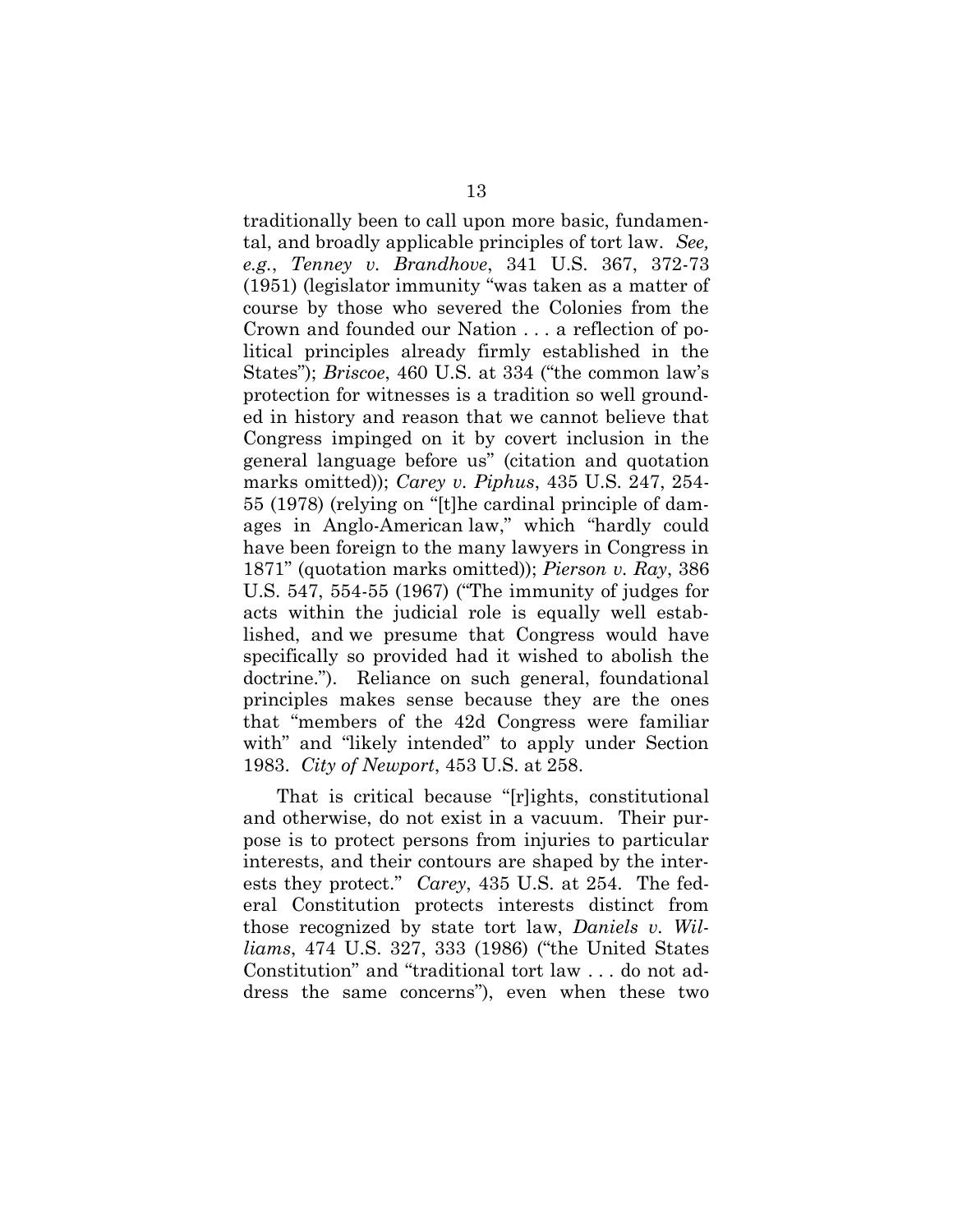sources of law prohibit conduct that is superficially similar.

**B.** To be sure, sometimes "the interests protected by a particular branch of the common law of torts may parallel closely the interests protected by a particular constitutional right. In such cases, it may be appropriate to apply the tort rules . . . directly to the § 1983 action." *Carey*, 435 U.S. at 258. "In other cases," however, "the interests protected by a particular constitutional right may not also be protected by an analogous branch of the common law torts." *Id.*; *see Bivens v. Six Unknown Named Agents of Fed. Bureau of Narcotics*, 403 U.S. 388, 394 (1971) ("The interests protected by state laws regulating trespass and the invasion of privacy, and those protected by the Fourth Amendment's guarantee against unreasonable searches and seizures, may be inconsistent or even hostile."); *Manuel*, 137 S. Ct. at 925 (Alito, J., dissenting) (citing "a severe mismatch" between the Fourth Amendment and the elements of a claim for malicious prosecution).

Where constitutional requirements and the interests they protect do not neatly align with any particular common law tort, "[t]he purpose of § 1983 would be defeated if injuries caused by the deprivation of constitutional rights went uncompensated simply because the common law does not recognize an analogous cause of action." *Carey*, 435 U.S. at 258; *see McNeese*, 373 U.S. at 674 (where "petitioners assert that respondents . . . are depriving them of rights protected by the Fourteenth Amendment," it "is immaterial whether respondents' conduct is legal or illegal as a matter of state law"). In a Section 1983 suit, the question is not whether the defendant has breached a duty of care imposed by state law, but rather whether he or she "has conformed to the re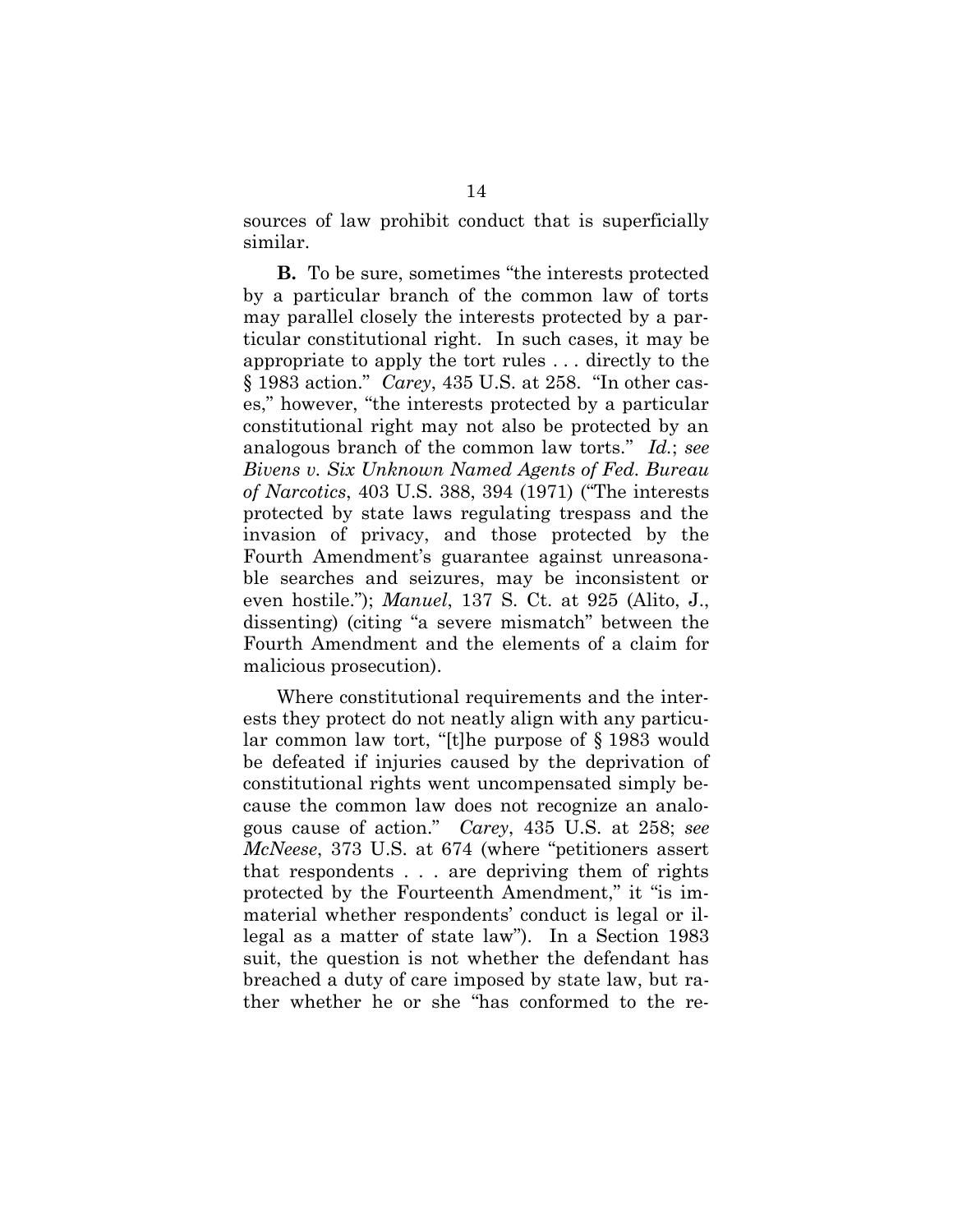quirements of the Federal Constitution." *Owen*, 445 U.S. at 649.

"In order to further the purpose of § 1983," therefore, "the rules governing compensation for injuries caused by the deprivation of constitutional rights should be tailored to the interests protected by the particular right in question—just as the common-law rules of damages themselves were defined by the interests protected in the various branches of tort law." *Carey*, 435 U.S. at 258-59; *see Manuel*, 137 S. Ct. at 921. Because state courts do not develop the rules of their common law "with national interests in mind," the federal courts must ensure that any reliance on state law "will not frustrate or interfere with the implementation of national policies." *Occidental Life Ins. Co. v. EEOC*, 432 U.S. 355, 367 (1977). This Court's "consideration of state common law rules is only a device to facilitate determination of Congressional intent," *Smith*, 461 U.S. at 67 (Rehnquist, J., dissenting), and "Congress surely did not intend to assign to state courts and legislatures a conclusive role in the formative function of defining and characterizing the essential elements of a federal cause of action," *Wilson*, 471 U.S. at 269.

**C.** Further, even when this Court identifies a common law principle that may be appropriate to import into Section 1983, the Court does not embrace that rule without first considering whether it is consistent with the history and purpose of Section 1983.

With respect to damages, for instance, the Court has explained that, in the absence of "specific guidance" from Section 1983's text and history, it "look[s] first to the common law of torts," but only "with such modification or adaptation as might be necessary to carry out the purpose and policy of the statute." *Smith*, 461 U.S. at 34.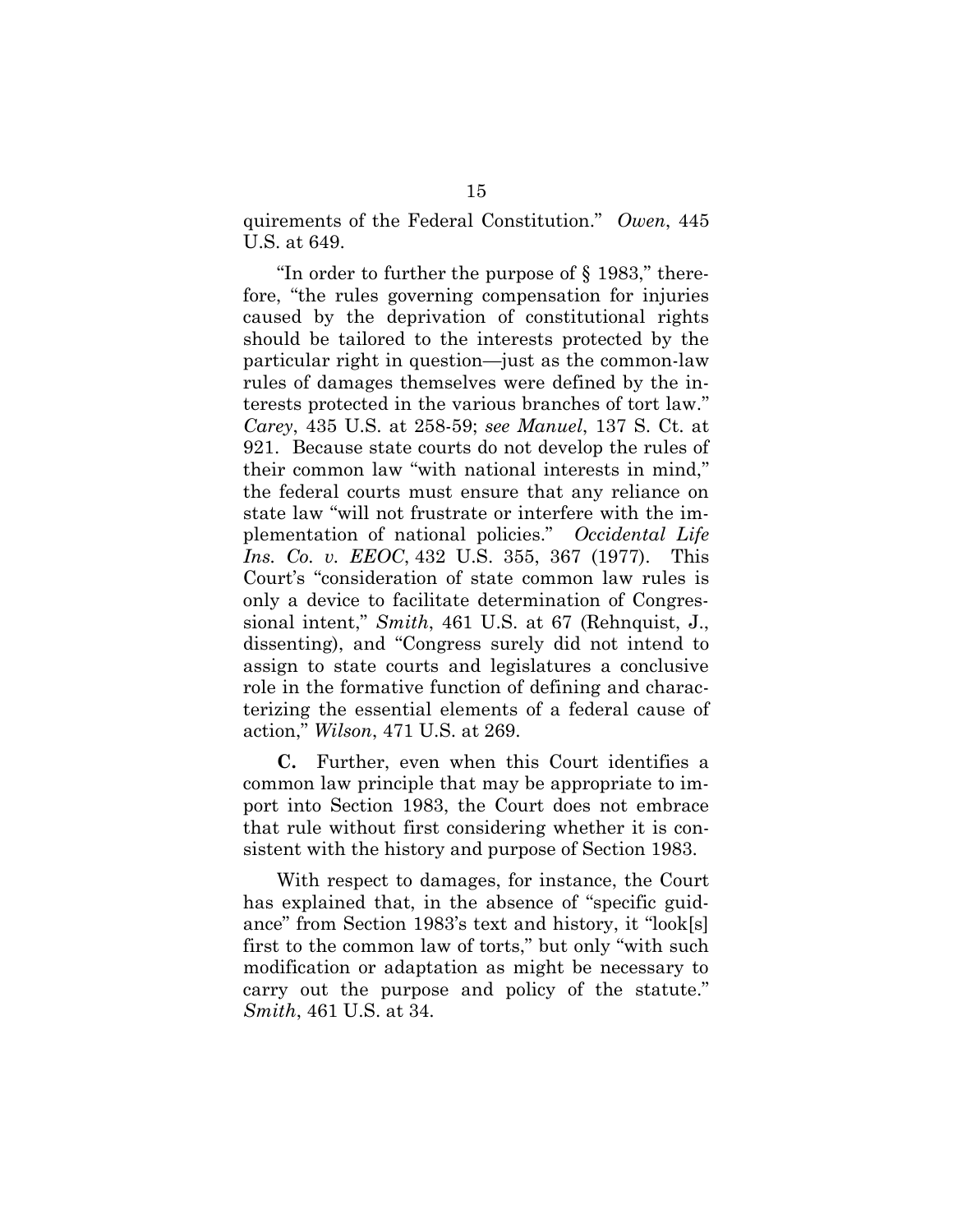Likewise, with respect to immunities, even when this Court determines that "an official was accorded immunity from tort actions at common law when the Civil Rights Act was enacted in 1871, the Court next considers whether § 1983's history or purposes nonetheless counsel against recognizing the same immunity in § 1983 actions." *Malley*, 475 U.S. at 340 (quoting *Tower v. Glover*, 467 U.S. 914, 920 (1984)). That is because "it would defeat the promise of the statute to recognize any preexisting immunity without determining . . . its compatibility with the purposes of § 1983." *City of Newport*, 453 U.S. at 259; *see Wyatt v. Cole*, 504 U.S. 158, 164 (1992) ("irrespective of the common law support, we will not recognize an immunity available at common law if § 1983's history or purpose counsel against applying it in § 1983 actions").

Similarly, in deciding which kind of state statutes of limitations to apply, this Court has rejected yoking Section 1983 actions to the "multiplicity of state intentional tort statutes of limitations." *Owens*, 488 U.S. at 245 (1989). "Given that so many claims brought under § 1983 have no precise state-law analog, applying the statute of limitations for the limited category of intentional torts would be inconsistent with § 1983's broad scope." *Id.* at 249; *see id.* ("The intentional tort analogy is particularly inapposite in light of the wide spectrum of claims which § 1983 has come to span.").

**D.** On rare occasions, this Court has employed a variant on the approach described above. This alternative method begins by identifying a specific tort available in 1871 that represents the "closest analogy" to whatever constitutional claim is being considered. *Heck*, 512 U.S. at 484. The Court has then imposed the elements and associated rules of that spe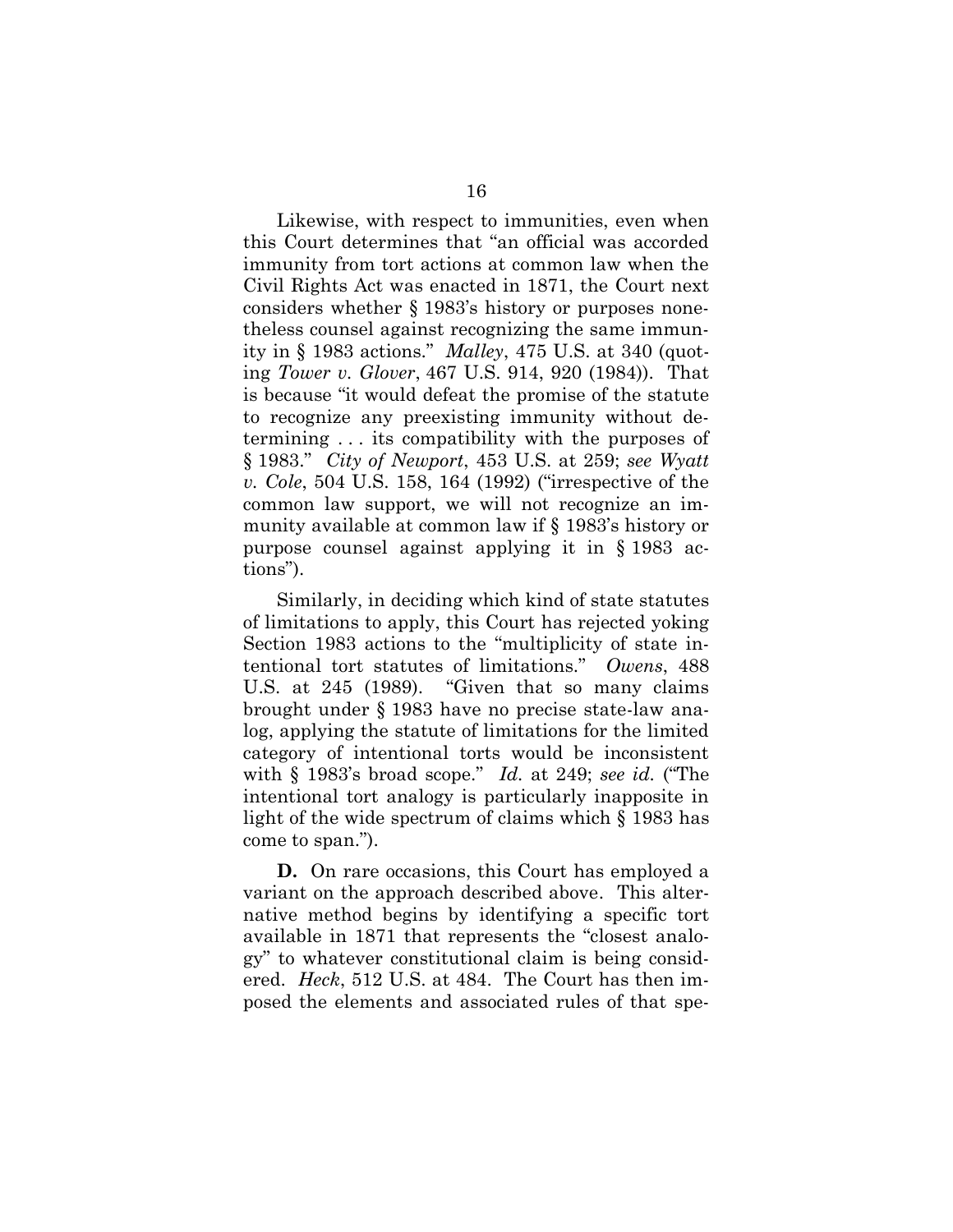cific tort on the constitutional claim. *See Manuel*, 137 S. Ct. at 920 ("Sometimes, that review of common law will lead a court to adopt wholesale the rules that would apply in a suit involving the most analogous tort." (citing *Wallace*, 549 U.S. at 388-90; *Heck*, 512 U.S. at 483-87)).

This approach was first used in *Heck v. Humphrey*. There, the Court reasoned that "[t]he commonlaw cause of action for malicious prosecution provide[d] the closest analogy" to the plaintiff's claims, and concluded that "[o]ne element that must be alleged and proved in a malicious prosecution action is termination of the prior criminal proceeding in favor of the accused." *Heck*, 512 U.S. at 484. The Court therefore imposed the same element on a Section 1983 plaintiff challenging his state confinement. *Id*. at 486-87.

This approach risks limiting the breadth of Section 1983's constitutional remedy to the scope of the common law torts that states recognized in 1871. Despite that risk, this approach can effectuate congressional intent—when the constitutional right at issue truly is analogous to an interest that was protected by state tort law. In *Wallace v. Kato*, for instance, where a plaintiff sought damages under Section 1983 for an unlawful arrest, the question arose when the plaintiff's cause of action accrued. This Court identified the tort of false imprisonment as "the proper analogy" to the plaintiff's cause of action, because "[t]he sort of unlawful detention remediable by the tort of false imprisonment is detention *without legal process*, . . . and the allegations before us arise from respondents' detention of petitioner *without legal process*." 549 U.S. at 389. The Court therefore applied the "distinctive" accrual rules of that tort to the plaintiff's claim. *Id*. Because those rules reflected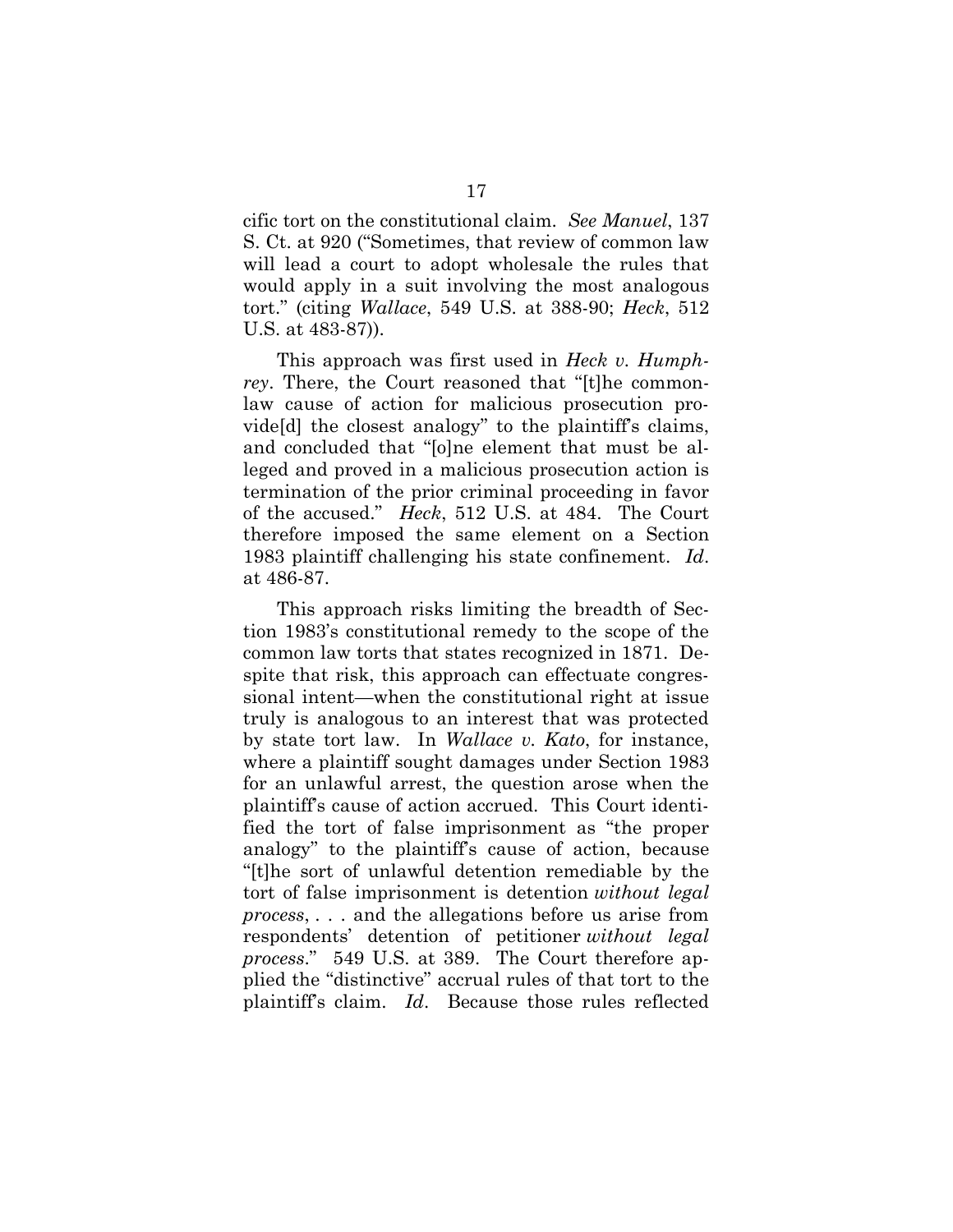"the reality that the victim may not be able to sue while he is still imprisoned," *id*., they were capable of vindicating the federal constitutional right at issue, notwithstanding their origin in state tort law.

But when a constitutional claim has no true analogue in the torts that were available in 1871—as here, *see infra*, Part III—restricting the breadth of that constitutional claim by forcing it within the confines of a dissimilar state tort would diminish the statute's promise of "a uniquely federal remedy" for "rights secured by the Constitution," *Wilson*, 471 U.S. at 271-72 (quoting *Mitchum*, 407 U.S. at 239). That is, if this Court were to insist on selecting a "most analogous" state tort for every type of constitutional claim—and mechanically transplanting the elements of that tort, regardless of differences between the two—the Court would undermine the purpose of Section 1983, which was meant to provide a unique federal right, "some *further safeguards* to life, liberty, and property." Globe 374 (Rep. Lowe) (emphasis added); *see McNeese*, 373 U.S. at 672 (Section 1983 was enacted to offer a federal remedy "supplementary to any remedy any State might have").

There is no valid basis for such a restrictive approach, especially because the Forty-Second Congress understood that Section 1983 would be interpreted broadly to promote its remedial goals. "Representative Shellabarger, the author and manager of the bill in the House, explained in his introductory remarks the breadth of construction that the act was to receive." *Owen*, 445 U.S. at 636. He noted: "This act is remedial, and in aid of the preservation of human liberty and human rights. All statutes and constitutional provisions authorizing such statutes are liberally and beneficently construed. . . . As has been again and again decided by your own Supreme Court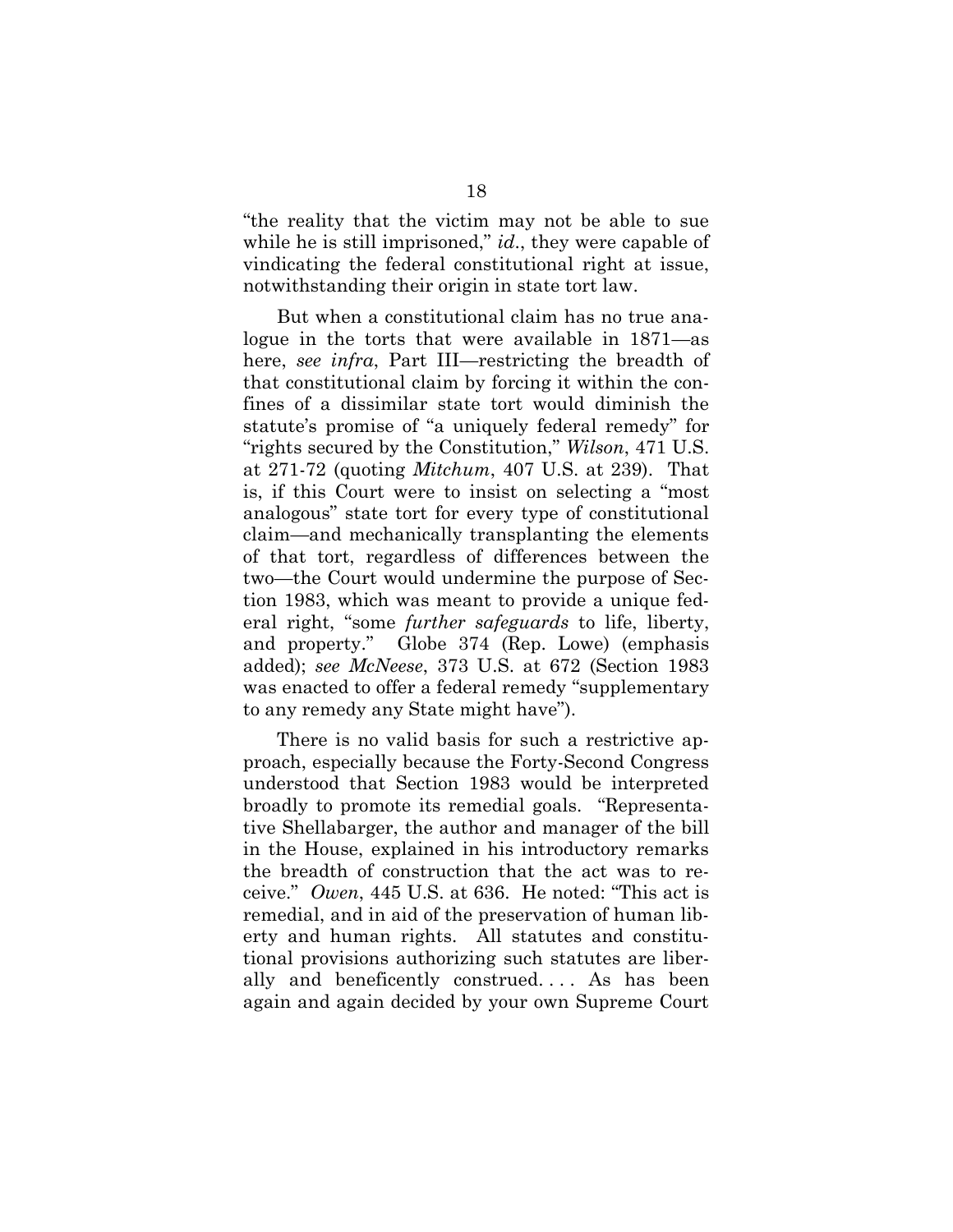of the United States, . . . the largest latitude consistent with the words employed is uniformly given in construing such statutes . . . ." Globe App. 68. "Similar views of the Act's broad remedy for violations of federally protected rights were voiced by its supporters in both Houses of Congress." *Owen*, 445 U.S. at 636; *cf. Wilson*, 471 U.S. at 272 (adopting interpretation of Section 1983 that "best fits the statute's remedial purpose").

Rigidly adhering to the "analogy" approach, even when the analogy does not fit, loses sight of the interpretive goal this approach is supposed to serve effectuating congressional intent. Recognizing that pitfall, this Court has repeatedly avoided "drawing narrow analogies between § 1983 claims and state causes of action," *Owens*, 488 U.S. at 248, and it should maintain that course here.

**III. Because the Torts of False Imprisonment and Malicious Prosecution Are Not Analogous to a Claim of First Amendment Speech Retaliation, It Would Undermine Section 1983 To Impose the Rules of Those Torts Here.**

As explained above, when a plaintiff brings a Section 1983 action for a constitutional violation, and this Court "determine[s] the elements of . . . an action seeking damages for [that] violation," *Manuel*, 137 S. Ct. at 920, the "precise contours" of those elements are not to be "slavishly derived from the often arcane rules of the common law," *Anderson*, 483 U.S. at 645. Instead, they "should be tailored to the interests protected by the particular right in question." *Carey*, 435 U.S. at 259.

In this case, the right in question is the freedom to speak without being arrested by law enforcement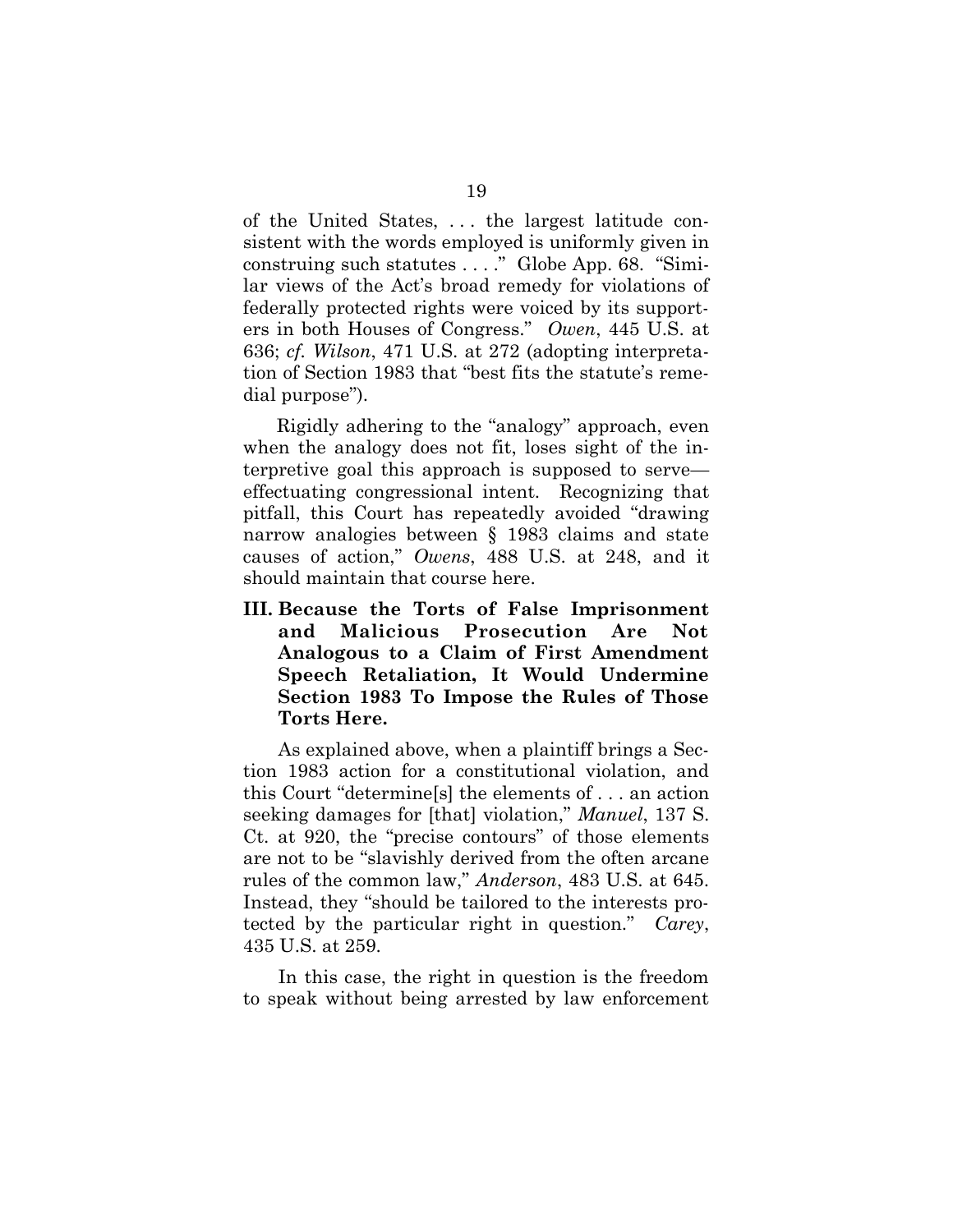in retaliation for that speech. And the interests that this right protects are fundamentally unlike the interests protected by superficially similar state torts in 1871. Because of that fundamental disparity, the elements of those torts—such as the requirement of an absence of probable cause—should not be imposed on a First Amendment claim of retaliatory arrest.

*False Imprisonment.* False imprisonment was defined in 1871 as "the unlawful restraint of a person contrary to his will, either with or without process of law." 1 Francis Hilliard, *The Law of Torts or Private Wrongs* § 1a, at 195 (1866) (emphasis omitted). When process of law was employed, the tort was sometimes called false arrest. *See Wallace*, 549 U.S. at 388.

At first glance, false imprisonment may seem similar to First Amendment retaliatory arrest because both involve an allegedly wrongful detention. But there the resemblance ends. The nineteenthcentury tort of false imprisonment served different goals, and protected different interests, than the freedom from speech-based arrests.

The essence of false imprisonment was the *absence of legal grounds* for the detention or arrest: "False imprisonment is a trespass committed by one man against the person of another, by *unlawfully* arresting him, and detaining him *without any legal authority*." 2 C.G. Addison, *A Treatise on the Law of Torts* § 798, at 13 (H.G. Wood ed., 1881) (emphasis added); *see Burns v. Erben*, 40 N.Y. 463, 466 (1869) (false imprisonment is "an *illegal* arrest and detention," and "[t]he gist of such an action is an *unlawful* detention" (emphasis added)). Indeed, the tort was sometimes even referred to as "[u]nlawful or false imprisonment." Martin L. Newell, *A Treatise on the Law of Malicious Prosecution, False Imprisonment, and the Abuse of Legal Process* § 1, at 56 (1892); *id*.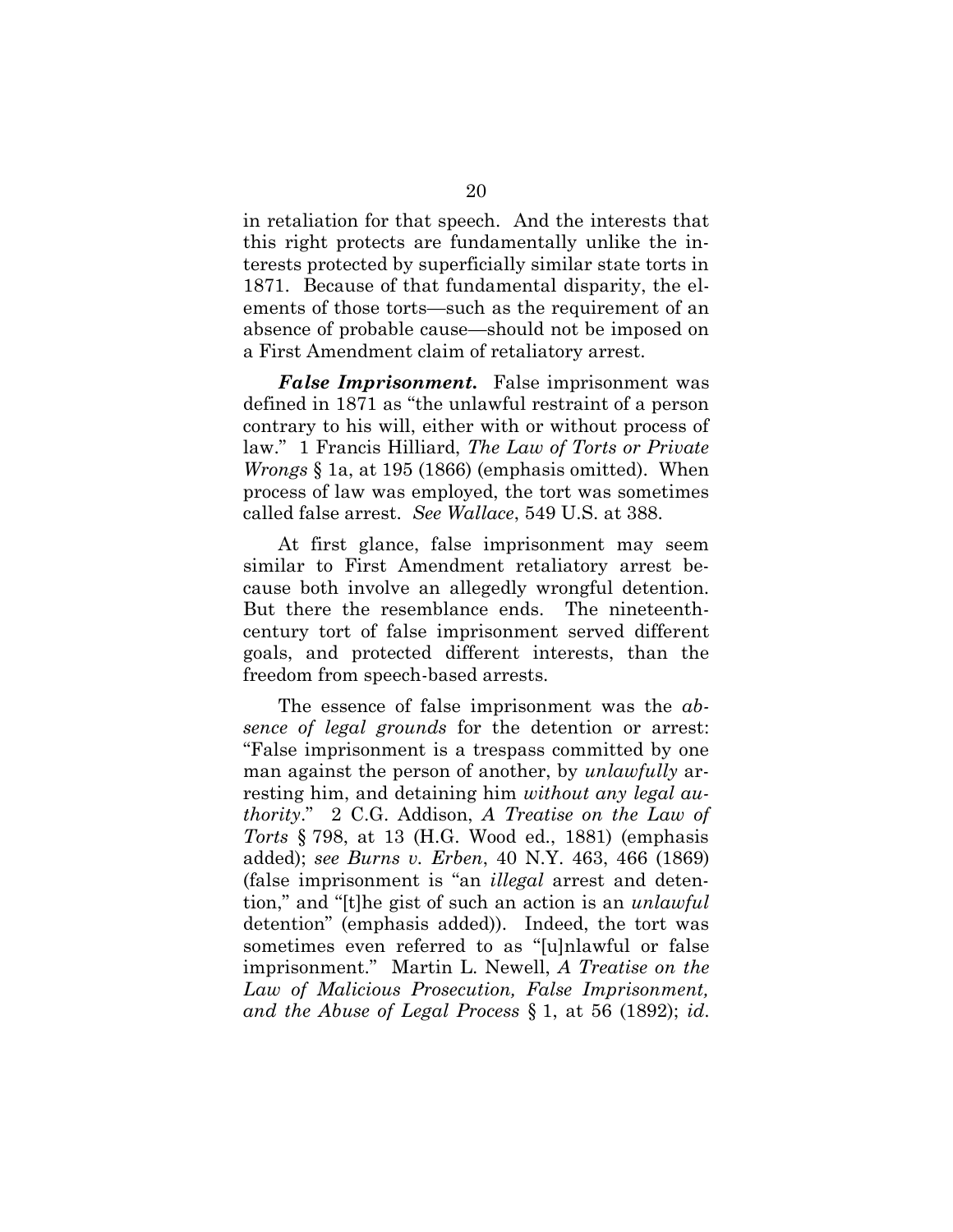(defining the tort as "confinement or detention *without sufficient authority*" (emphasis added)).

Because an *absence of legal authority* was at the core of false imprisonment—baked into its very definition—it is clear why the existence of probable cause would defeat such a claim. An arrest could lawfully be carried out if there were reasonable and sufficient grounds for it. *Chrisman v. Carney*, 33 Ark. 316, 321 (1878); *Rohan v. Sawin*, 59 Mass. 281, 285 (1850). Therefore the existence of such reasonable and sufficient grounds meant the arrest was not unlawful. *Id*.

That principle, virtually a tautology, illustrates the fundamental mismatch between the common law claim of false imprisonment and a First Amendment claim of speech retaliation. The latter does not depend on showing that a defendant lacked legal authority to take the action he or she took. To the contrary, it is generally a given in such cases that the challenged decision was otherwise within the defendant's lawful authority. *See, e.g.*, *Bd. of Cty. Comm'rs, Wabaunsee Cty. v. Umbehr*, 518 U.S. 668, 674 (1996) ("the government is entitled to terminate [an employee] for no reason at all," but may not do so "'on a basis that infringes his constitutionally protected . . . freedom of speech'" (quoting *Perry v. Sindermann*, 408 U.S. 593, 597 (1972))). The gravamen of the First Amendment claim, rather, is that retaliation was the deciding factor in the defendant's choice. *Id.* at 675 ("The First Amendment's guarantee of freedom of speech protects government employees from termination *because of* their speech on matters of public concern."); *see Lozman v. City of Riviera Beach*, 138 S. Ct. 1945, 1949 (2018). The essence of the wrong, in other words, is the government's impermissible reprisal for speech, which "offends the Constitution [because] it threatens to inhibit exercise of the protected right."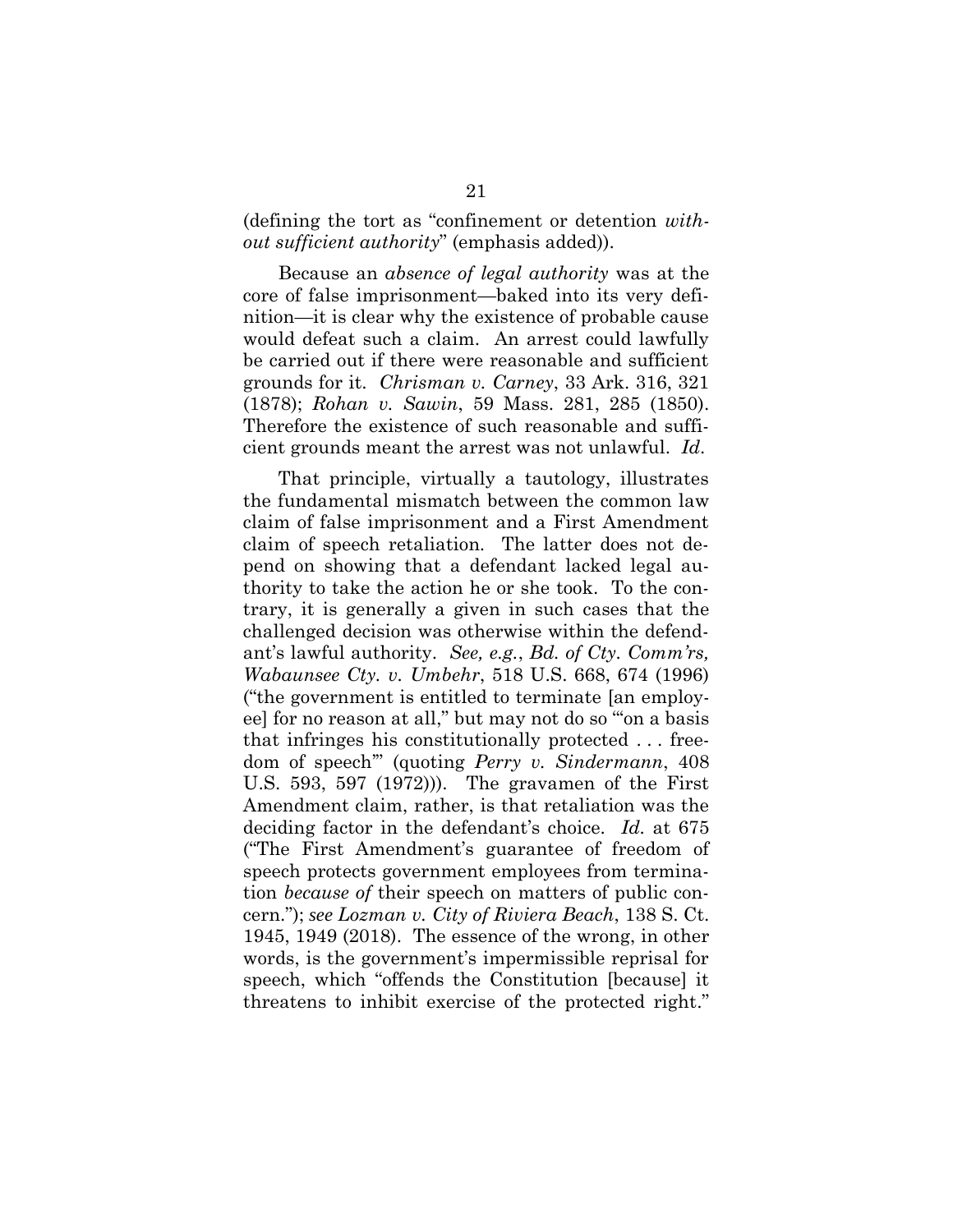*Hartman*, 547 U.S. at 256 (quoting *Crawford–El v. Britton*, 523 U.S. 574, 588 n.10 (1998)).

By contrast, false imprisonment had nothing to do with the motives or intent of the defendant. That is why, courts explained, "if the arrest was unlawful, no malice need be shown. The defendant, if he participated in it, or instigated or encouraged it, is liable for the false imprisonment, however pure his motives may have been." *Chrisman*, 33 Ark. at 321. But in a claim of First Amendment retaliation, motive is the very crux of the matter. *Hartman*, 547 U.S. at 259 (plaintiffs "must show a causal connection between a defendant's retaliatory animus and subsequent injury").

Further widening the gulf, the tort of false imprisonment was not designed specifically to address misconduct *by the government*. Private persons, no less than government officers, could be held liable for false imprisonment. *See* Hilliard, *supra*, § 16, at 206- 07 ("The most numerous cases of false imprisonment, are those involving the right of peace-officers *or private individuals* to arrest without warrant . . . ." (emphasis added)).3 As this fact underscores, the tort was not aimed at deterring or redressing *government* misconduct. Indeed, government officers were "treated with *more* indulgence" under the rules of false imprisonment than private persons were. Thomas M.

l

<sup>3</sup> Such actions against private persons were common, because the law gave private persons broad authority to arrest suspected felons. *See Brockway v. Crawford*, 48 N.C. 433, 437 (1856) ("the law encourages every one, as well private citizens as officers, to keep a sharp look-out for the apprehension of felons, by holding them exempt from responsibility for an arrest, . . . unless the arrest is made . . . without probable cause"); *Burns*, 40 N.Y. at 466 ("any man, upon reasonable probable ground of suspicion, may justify apprehending a suspected person").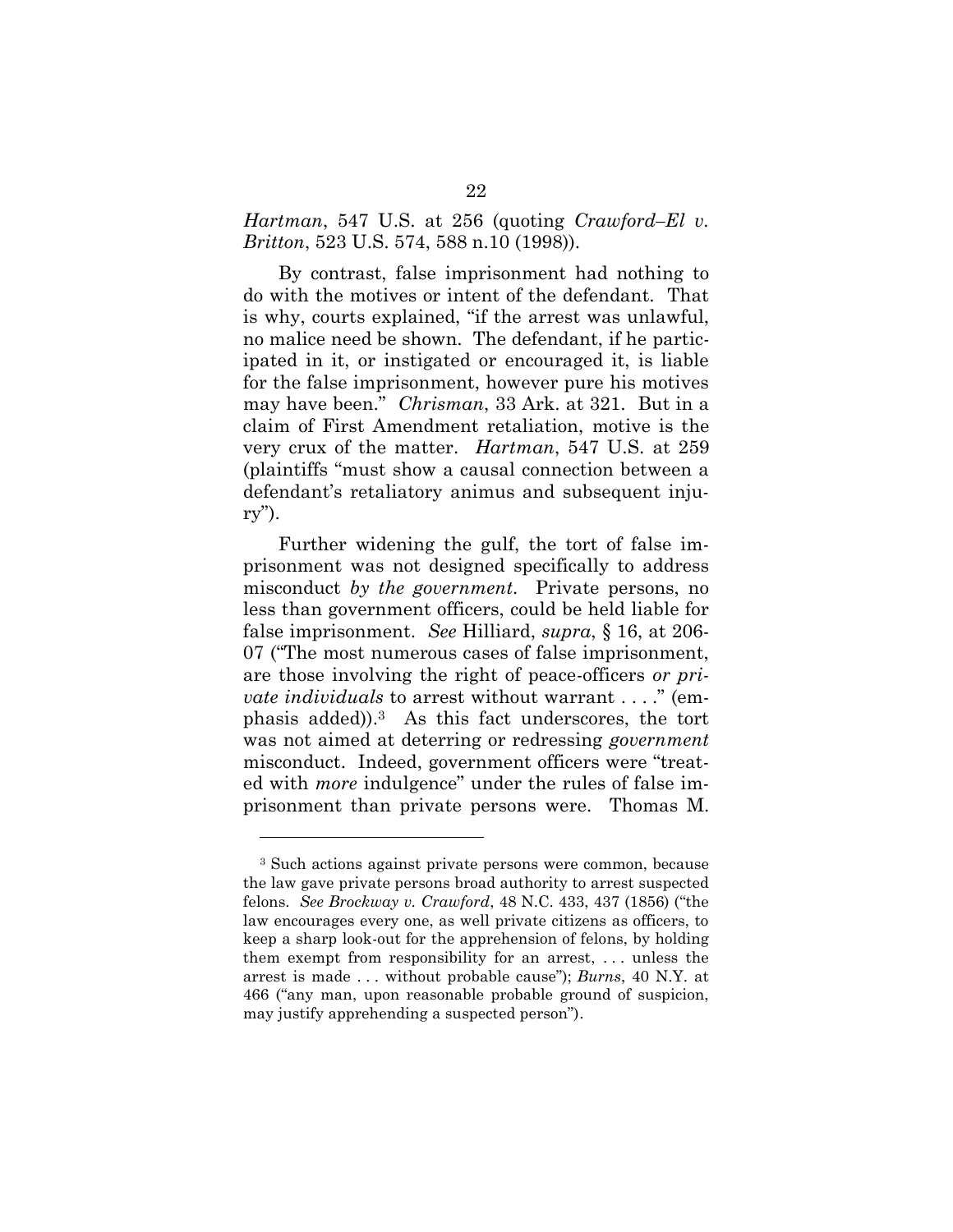Cooley, *A Treatise on the Law of Torts* 175 (1879) (emphasis added); *see Rohan*, 59 Mass. at 285 ("as to constables, and other peace-officers, acting officially, the law clothes them with greater authority").

Likewise, the tort of false imprisonment was obviously not designed to safeguard the interests of free speech in any way. Its aim was simply to compensate individuals for "causeless arrests," Cooley, *supra*, at 175, that had impinged on their liberty of movement. The tort's rules and prerequisites were fashioned to balance *that* interest—regarded as a strictly personal one—with the countervailing societal need to encourage the arrest of felons and promote law and order: "the problem always is, how to harmonize the *individual right to liberty* with the *public right to protection*." *Id.* (emphasis added).

In stark contrast, the First Amendment is specifically and exclusively focused on *governmental suppression of speech* and the unique harms that it entails—not only for the individual targeted but for others holding similar views and for the nation at large. "The First Amendment presupposes that the freedom to speak one's mind is *not only an aspect of individual liberty*—and thus a good unto itself—but also is essential to the common quest for truth and the vitality of society as a whole." *Bose Corp. v. Consumers Union, Inc*., 466 U.S. 485, 503-04 (1984) (emphasis added).

Moreover, while false imprisonment rules were designed solely to compensate individual victims of unlawful detentions for their injuries, Section 1983 has a broader purpose: its constitutional remedy is "intended not only to provide compensation to the victims of past abuses, but to serve as a deterrent against future constitutional deprivations." *Owen*, 445 U.S. at 651; *see Smith*, 461 U.S. at 49 ("deter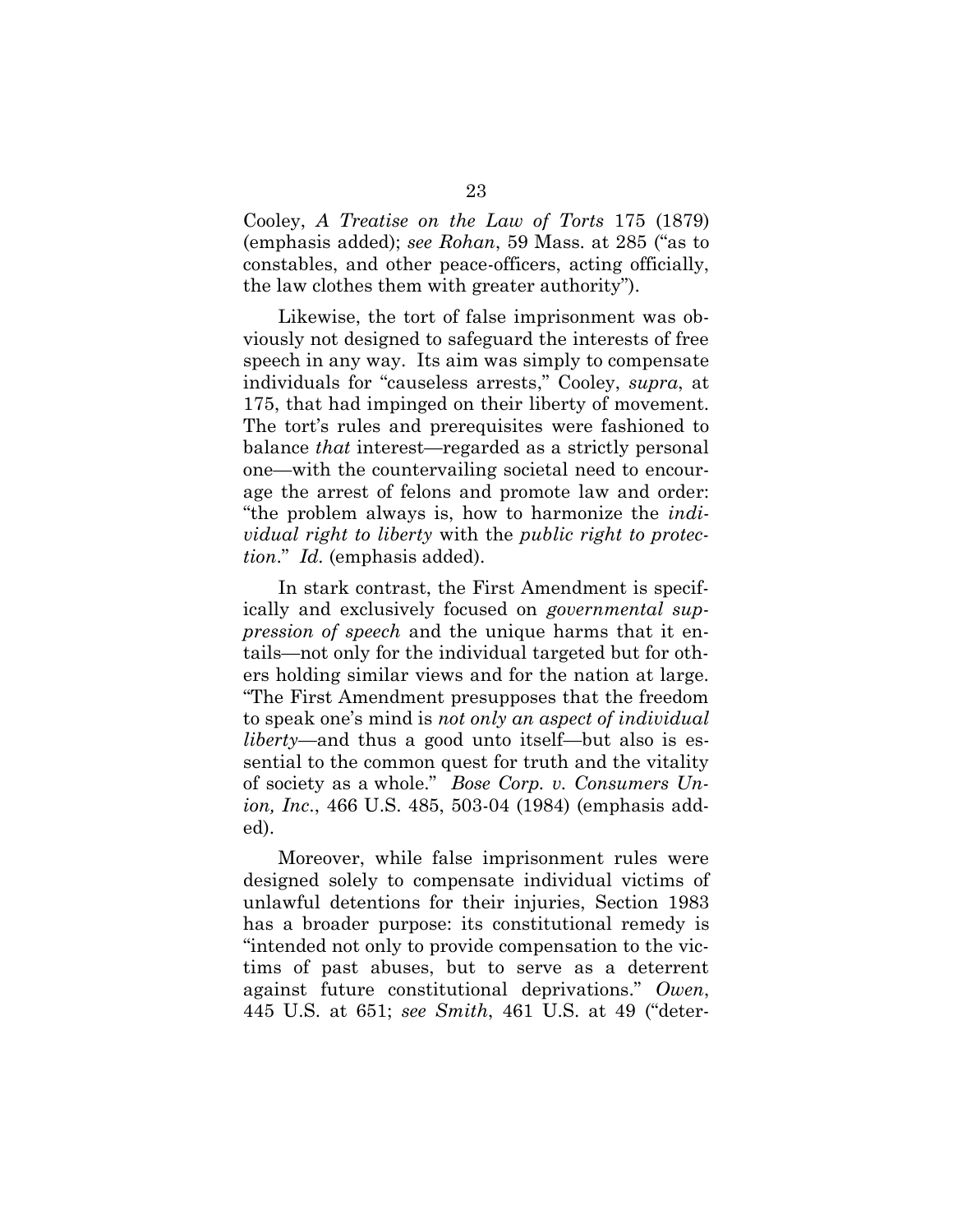rence of future egregious conduct is a primary purpose" of Section 1983); *City of Newport*, 453 U.S. at 268 (the goals are "compensation *and* deterrence" (emphasis added)).

Indeed, for the Forty-Second Congress, compensating individual victims for their injuries was primarily a means to an end: preventing state governments from depriving individuals of their federally guaranteed constitutional rights. The text Congress enacted reveals the centrality of its deterrent and preventive function, by making available *injunctive* relief, "or other proper proceeding for redress," in addition to damages. 17 Stat. 13. The bill's proponents also made this point clear. *See* Globe 501 (Sen. Frelinghuysen) ("How is the United States to protect the privileges of citizens of the United States in the States? It cannot deal with the States or with their officials to compel proper legislation and its enforcement; it can only deal with the offenders who violate the privileges and immunities of citizens of the United States. . . . as you cannot reach the Legislatures, the injured party should have an original action in our Federal courts . . . ."); *id*. at 376 (Rep. Lowe) ("The Federal Government cannot serve a writ of *mandamus* upon State Executives or upon State courts to compel them to observe and protect the rights, privileges, and immunities of citizens. There is no legal machinery for that purpose. . . . Hence this bill throws open the doors of the United States courts to those whose rights under the Constitution are denied or impaired."). A comparable emphasis on deterrence is absent from the common law rules of false imprisonment.

None of these discrepancies should be surprising: "It would indeed be the purest coincidence if the state remedies for violations of common-law rights by pri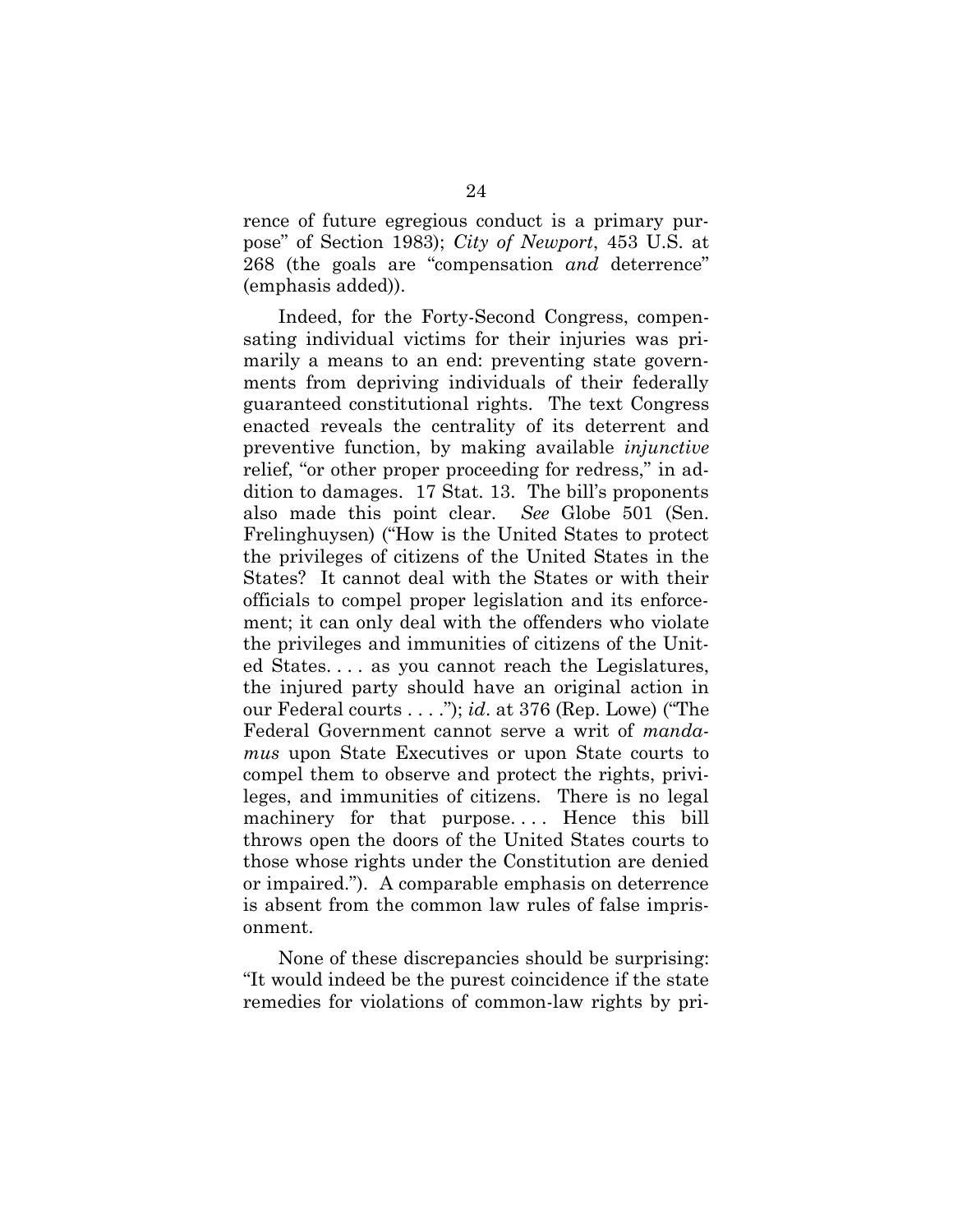vate citizens were fully appropriate to redress those injuries which only a state official can cause and against which the Constitution provides protection." *Monroe*, 365 U.S. at 196 n.5 (Harlan, J., concurring). Quite simply, false imprisonment is an inappropriate analogy for Section 1983 retaliatory arrest claims.

Even if one ignored all this and insisted on analogizing First Amendment retaliatory arrest to false imprisonment, the rules governing false imprisonment still would not justify the probable cause rule that Petitioners seek in this case. For it was crystal clear in 1871 that false imprisonment claims were defeated only where there was probable cause to believe a *felony* had occurred. *Chrisman*, 33 Ark. at 321; *Burns*, 40 N.Y. at 466; *Brockway*, 48 N.C. at 437; *Rohan*, 59 Mass. at 285; Addison, *supra*, § 802, at 15; Cooley, *supra*, at 175; Newell, *supra*, § 1, at 56. "A constable ha[d] no power at common law to arrest a person without warrant on suspicion of his having committed a misdemeanor." Addison, *supra*, § 802, at 15; *see* Hilliard, *supra*, § 17, at 207 ("somewhat nice distinctions have been established upon this subject, depending on the nature and degree of the crime").

To be sure, the boundary between felonies and misdemeanors may not be the same today as it was in 1871, but it is doubtful that the crime of "harassment," *see* Alaska Stat. 11.61.120(a)(1), would have been understood by the members of the Forty-Second Congress as the type of offense for which a warrantless arrest could be conducted on probable cause without fear of liability. *See, e.g.*, *Rohan*, 59 Mass. at 286 ("Larceny of goods"); Cooley, *supra*, at 174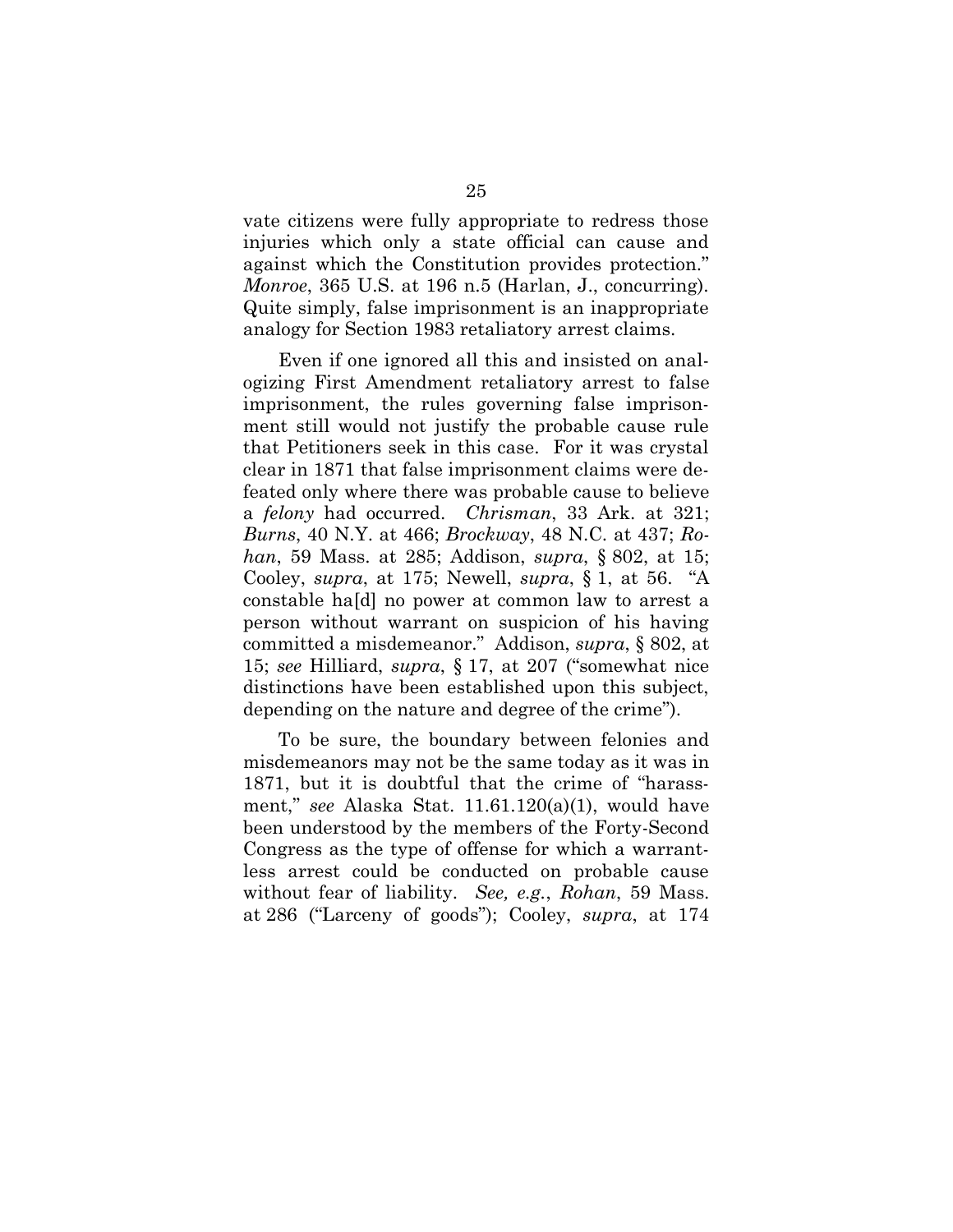("setting fire to [a] neighbor's house"); Hilliard, *supra*, § 19, at 210 ("furious driving").<sup>4</sup>

Moreover, as Petitioners and the United States acknowledge, it was not even universally established among the states that probable cause of a felony always defeated an action for false imprisonment. *See, e.g.*, *Hawley v. Butler*, 54 Barb. 490, 503 (N.Y. Sup. 1868) (stating that only "the officer *acting without malice or bad motive*, will be protected" (emphasis added)). As discussed above, borrowing a specific tort rule to flesh out Section 1983 is justifiable only when that rule was so pervasive and "well grounded in history" that members of Congress cannot be assumed to have departed from it through silence. *Briscoe*, 460 U.S. at 334 (quoting *Tenney*, 341 U.S. at 376).

Significantly, therefore, even though the common law rules of false imprisonment did not safeguard speech rights, address the motives of government officers, or seek to deter violations of fundamental constitutional rights—all of which are reasons why this tort is an inapt analogy for First Amendment retalia-

l

<sup>4</sup> It was also generally acknowledged that "[f]orcible breaches of the peace, in affrays, riots, etc." justified warrantless arrests without fear of liability, based on "their tendency to lead to serious, and perhaps fatal, injuries." Cooley, *supra*, at 175-76. Here too, it appears that the types of conduct encompassed within this rule were more serious than what Alaska's "harassment" misdemeanor covers. *See* Addison, *supra*, § 811, at 23 ("It is not enough to show that the plaintiff made a great noise and disturbance, and refused to depart, and was in great heat and fury . . . . Disturbance and annoyance of a public meeting, by putting questions to the speaker, making observations on their statements, and saying, 'That's a lie,' do not constitute a breach of the peace." (quotation marks omitted)). And if "breach of the peace" in some jurisdictions covered activity protected today by the First Amendment, that would only highlight the disparity between that Amendment and the rules of the common law.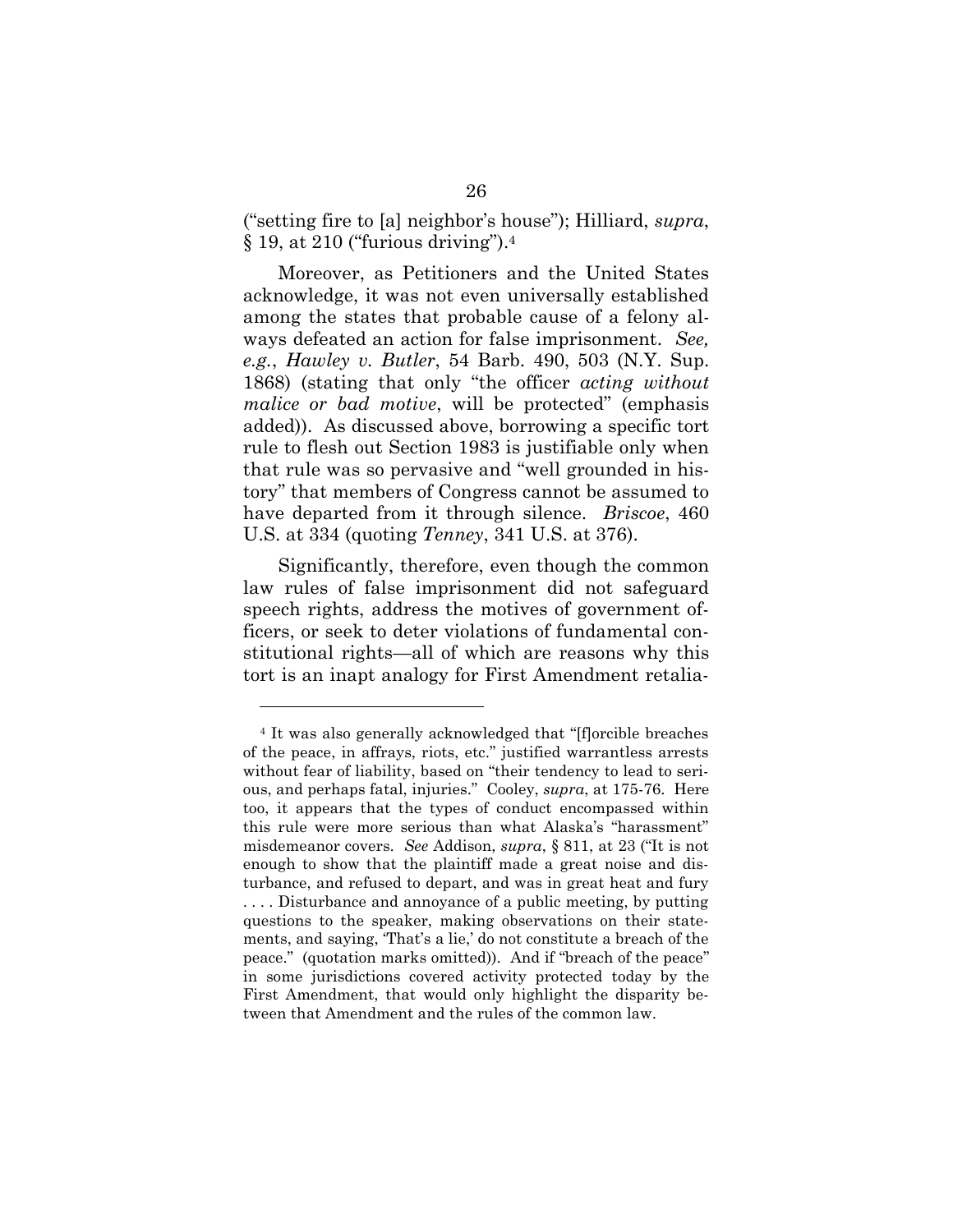tion—those rules *still* do not support the immunity from liability that Petitioners seek.

*Malicious Prosecution.* The tort of malicious prosecution fares no better as an analogy to First Amendment retaliatory arrest.

Malicious prosecution involved instigating legal process to have another person arrested or detained, such as by initiating a criminal prosecution. *Ahern v. Collins*, 39 Mo. 145, 150 (1866) ("The essential ground of an action for malicious prosecution . . . consisted in the fact that there had been a legal prosecution against the plaintiff without reasonable or probable cause."); *Chrisman*, 33 Ark. at 321 ("To have procured the warrant from malice and without probable cause is a distinct civil injury.").

In an action for malicious prosecution, therefore, the defendant was not accused of having personally apprehended or detained the plaintiff, but rather of having caused such acts by those with legal authority to carry them out. *See Cardival v. Smith*, 109 Mass. 158, 158 (1872) (malicious prosecution "is an action for bringing a suit at law"). And the wrongdoer in a malicious prosecution case—the person who allegedly acted with ill intent—was often not a government official. Under traditional common law rules, private persons could initiate criminal prosecutions, *see, e.g.*, *Ventress v. Rosser*, 73 Ga. 534 (1884) (defendant charged plaintiff with larceny and caused his arrest and prosecution); *Herman v. Brookerhoff*, 8 Watts 240 (Pa. 1839) (defendant caused a writ of detention to be issued against plaintiff for selling merchandise without a license), and they could even have someone detained as part of a *civil* lawsuit, such as "for an alleged fraud in contracting a debt," *Hogg v. Pinckney*, 16 S.C. 387, 392 (1882), or an "alleged infringement of a patent right," Hilliard, *supra*, § 22, at 219. If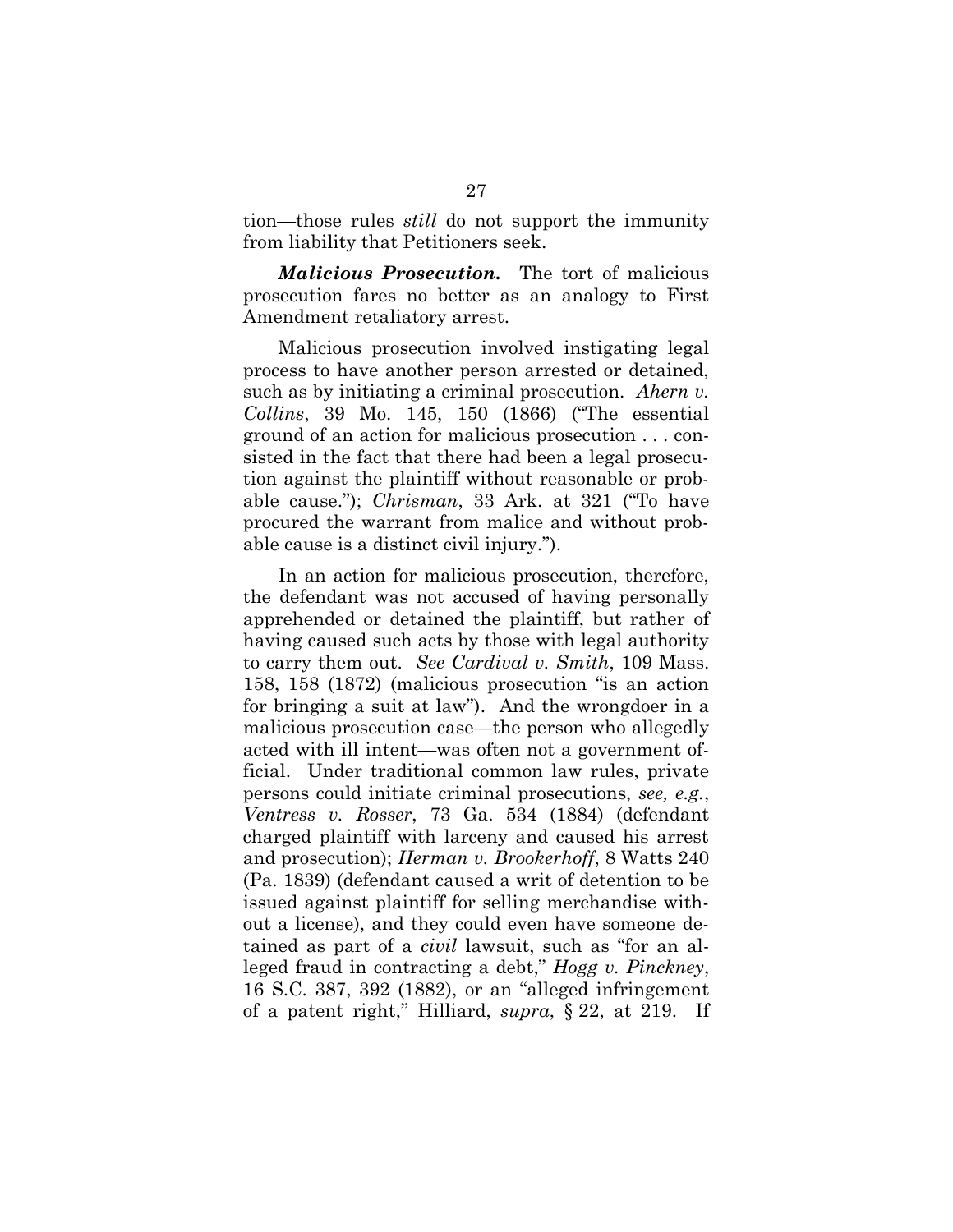they did so maliciously and without probable cause, they were liable for malicious prosecution. *Dinsman v. Wilkes*, 53 U.S. 390, 402 (1851) ("The action has been extended to civil as well as criminal cases where legal process has been maliciously used against another without probable cause."); *Cardival*, 109 Mass. at 158 ("if one maliciously causes another to be arrested and held to bail for a sum not due . . . . an action for a malicious prosecution may be maintained against him").<sup>5</sup>

In short, the tort of malicious prosecution had no special focus on wrongdoing by government officers. *See, e.g.*, *Stoecker v. Nathanson*, 98 N.W. 1061, 1061- 62 (Neb. 1904) (defendant had plaintiff prosecuted over unpaid bill); *Wheeler v. Nesbitt*, 65 U.S. 544, 548 (1860) (defendants included both a magistrate and private persons).

That is highly significant because, as discussed above, the harm that First Amendment retaliation claims seek to deter is the harm of allowing the *government* to make reprisals for one's speech, which would allow it to "produce a result which (it) could not command directly." *Perry*, 408 U.S. at 597 (quoting *Speiser v. Randall*, 357 U.S. 513, 526 (1958)). The rules of malicious prosecution were not shaped to address this concern, but on the contrary to encourage prosecutions, *see Chesley v. King*, 74 Me. 164, 175-76 (1882); *Ventress*, 73 Ga. at 541, by ensuring that "*whatever may be the motive* of the prosecutor in a criminal action, *he is free from danger* if there be a probable cause for the accusation which he makes," *Hogg*, 16 S.C. at 393 (emphasis added). That goal is

l

<sup>5</sup> In cases involving civil process, the tort was sometimes termed "malicious arrest" and involved slightly different rules. *See Ahern*, 39 Mo. at 150; *Herman*, 8 Watts at 241.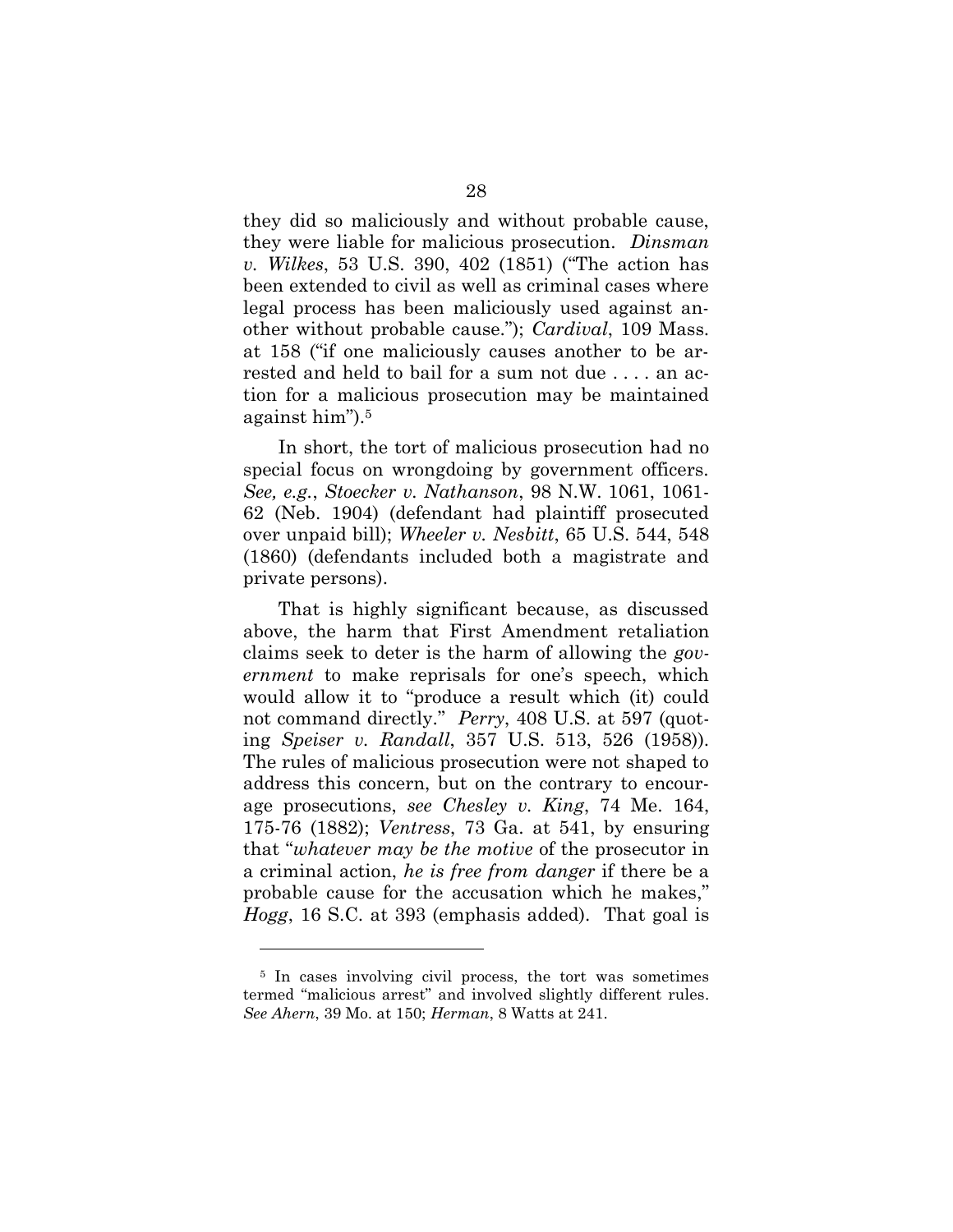incompatible with the aim of deterring police officers from selectively employing their lawful authority to punish those whose speech they dislike.

Indeed, notwithstanding its name, this tort's rules and elements were not focused on deterring malice. Instead, much like false imprisonment, this tort was designed to compensate individuals for the harms that resulted from being prosecuted without an adequate reason. "The essential ground of an action for malicious prosecution," therefore, "consisted in the fact that there had been a legal prosecution against the plaintiff *without reasonable or probable cause*." *Ahern*, 39 Mo. at 150 (emphasis added); *see Herman*, 8 Watts at 241 ("[t]he gist of the action ... is the origination of a malicious *and groundless* prosecution, which *ipso facto* put the party in peril" (emphasis added)); *Chrisman*, 33 Ark. at 322-23 ("The law does not undertake to compel—however society may respect—a nice sense of honor, by inflicting a pecuniary liability upon a person for what he might lawfully and ought to do, because his motives were selfish.").

While malice was also a "necessary ingredient," many courts allowed it to "be inferred from the want of probable cause," *Ahern*, 39 Mo. at 150; *Turner v. O'Brien*, 5 Neb. 542, 543-44 (1877) ("if want of probable cause is established . . . , then malice may be, and most commonly is inferred"), illustrating its secondary status. *See Wheeler*, 65 U.S. at 551-52 (a plaintiff must "prove affirmatively . . . that the defendant had no reasonable ground for commencing the prosecution," but the jury may make an "inference of malice"). Some authorities went so far as to actually define "malicious" actions as those with no justifiable basis. *See Hogg*, 16 S.C. at 398 ("malice in law being a wrongful act done intentionally *without just cause*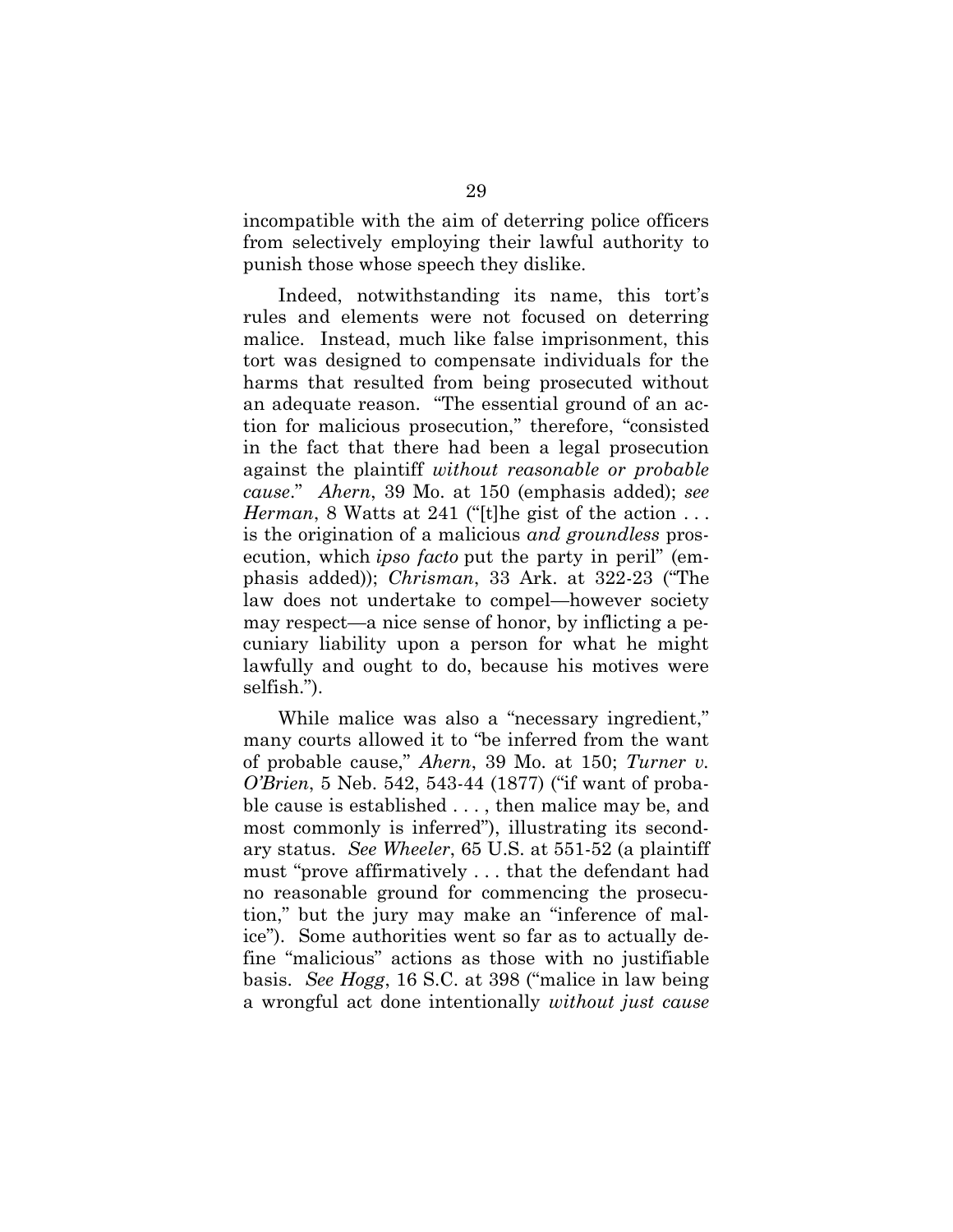*or excuse*" (emphasis added)); *Boyd v. Cross*, 35 Md. 194, 197 (1872) ("there ought to be enough to satisfy a reasonable man that the accuser had *no ground for proceeding* but his desire to injure the accused" (emphasis added)).

In sum, because of how this tort treated the concepts of malice and intent, its elements are incapable of handling the unique harms addressed by the First Amendment freedom from speech-based retaliation. The common law recognized that "a person actuated by the plainest malice may nevertheless . . . have a justifiable reason for the prosecution of the charge." *Wheeler*, 65 U.S. at 550. And as far as the common law was concerned, having "a justifiable reason" was enough to immunize defendants from liability for this tort. But if one is seeking to prevent the selective use of governmental power to suppress disfavored ideas, the existence of "a justifiable reason" for an officer's conduct is not enough.

This Court, therefore, should not artificially limit First Amendment claims of retaliatory arrest by imposing on them the elements of this state tort. Doing so would be a significant step toward erasing the concept of retaliation from the remedy that Section 1983 provides. And as a result, it would become less true that "the First Amendment prohibits government officials from retaliating against individuals for engaging in protected speech." *Lozman*, 138 S. Ct. at 1949. There is not the slightest indication in the text, history, or purpose of Section 1983 "that Congress would have sanctioned this interpretation of its statute." *Wilson*, 471 U.S. at 274-75.